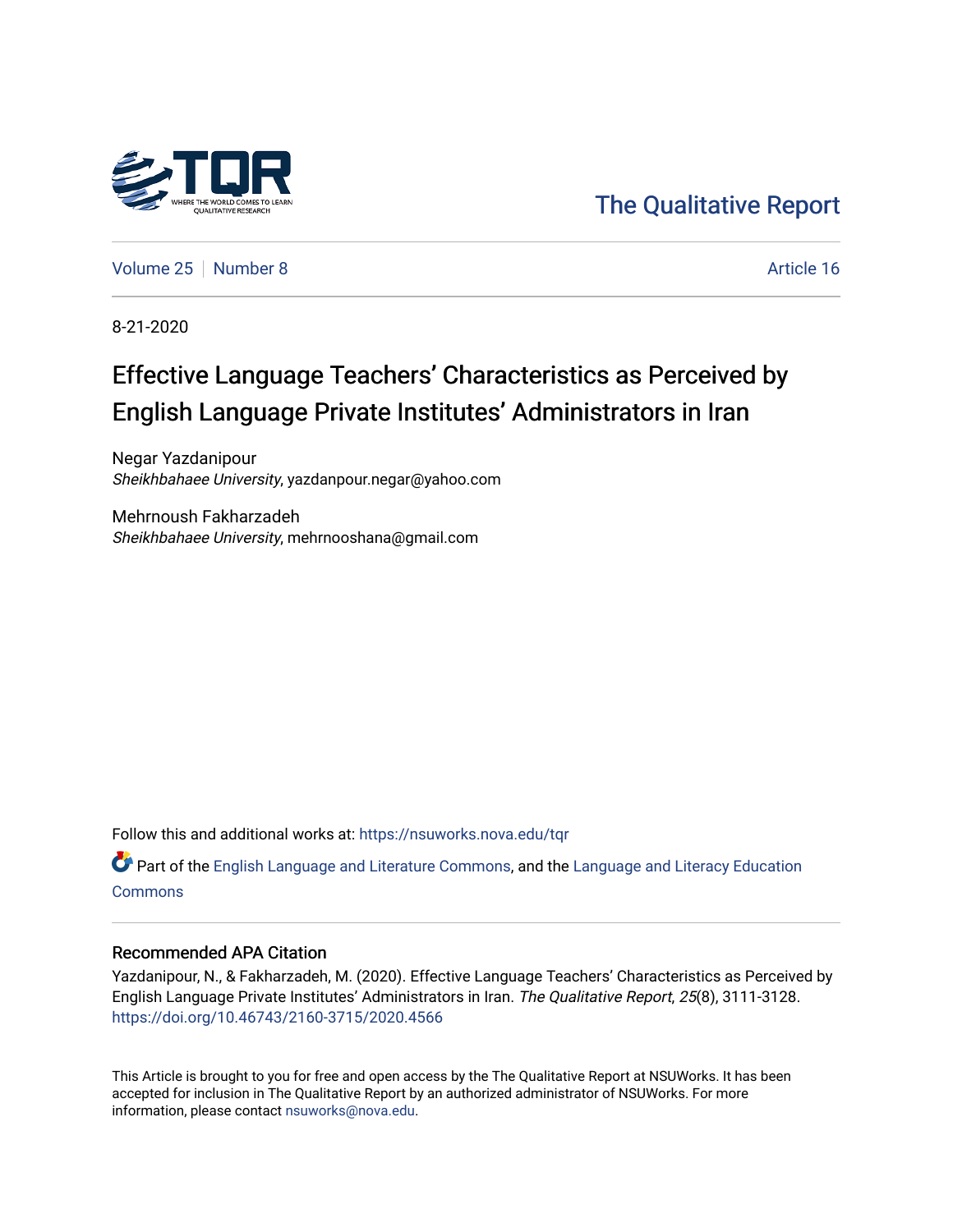# **Qualitative Research Graduate Certificate** Indulge in Culture Exclusively Online . 18 Credits

**LEARN MORE** 

# Effective Language Teachers' Characteristics as Perceived by English Language Private Institutes' Administrators in Iran

## Abstract

Recruiting wisely from the available supply of teachers is one of the instructional roles of school administrators. Their hiring and retaining decisions, among other things, can influence learners' achievements. The number of studies examining the features of effective language teachers in the eyes of administrators is limited. Therefore, the present study was designed to examine how effective language teachers are perceived by administrators of English Private Language Institutes in Iran. To this end, 27 male and female administrators were selected and interviewed. Thematic analysis was used to analyze the narrative data. The results of coding revealed several characteristics of effective language teachers, which were categorized and grouped under seven themes: teacher's appearance, personal traits, business-related traits, love of the profession, professional competence, work experience, and interpersonal relationship. The perceptions of this group of stakeholders were then compared and contrasted with the features mentioned in the literature and interpreted in view of the commercialization of education. The study concluded that the administrators gave lower priority to learning outcomes and educational concerns. For the administrators, teachers' appearance and their traits are more important than some job-related features. These features are assumed to be closely related to the third dominant theme of business-related characteristics. The results, overall, might reflect the teachers' obligation to adjust their practices to the administrators' expectations, which are, in turn, influenced by the primacy of commercial interests over learning and teaching interests. The findings of the study may have implications for teacher educators, teaching candidates and working teachers.

## Keywords

Effective Language Teachers, Language Institution's Administrator, Perception, Thematic Analysis

### Creative Commons License

# **@** 000

This work is licensed under a [Creative Commons Attribution-Noncommercial-Share Alike 4.0 International](https://creativecommons.org/licenses/by-nc-sa/4.0/)  [License](https://creativecommons.org/licenses/by-nc-sa/4.0/).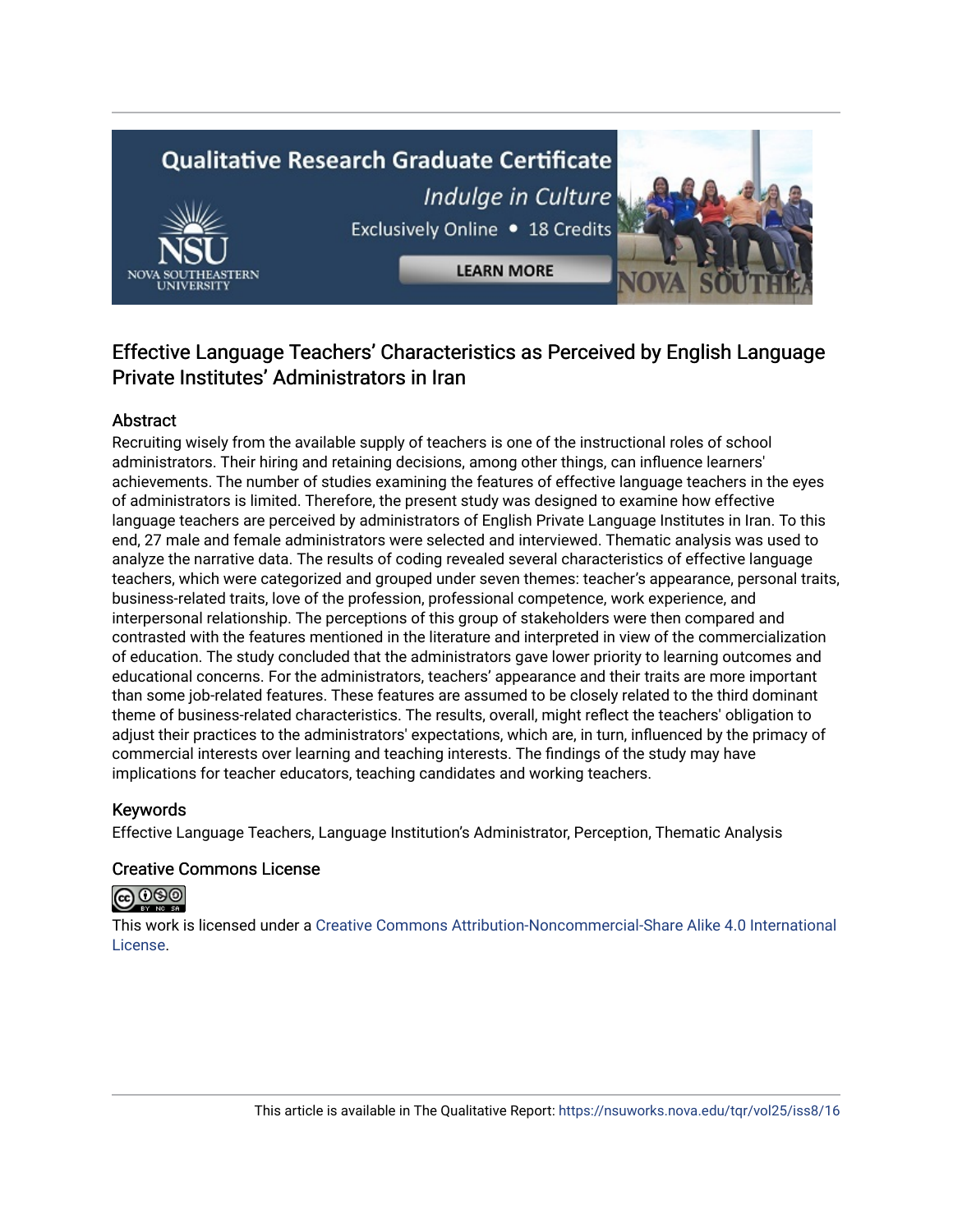

# **Effective Language Teachers' Characteristics as Perceived by English Language Private Institutes' Administrators in Iran**

Negar Yazdanipour and Mehrnoush Fakharzadeh Sheikhbahaee University, Baharestan, Isfahan, Iran

*Recruiting wisely from the available supply of teachers is one of the instructional roles of school administrators. Their hiring and retaining decisions, among other things, can influence learners' achievements. The number of studies examining the features of effective language teachers in the eyes of administrators is limited. Therefore, the present study was designed to examine how effective language teachers are perceived by administrators of English Private Language Institutes in Iran. To this end, 27 male and female administrators were selected and interviewed. Thematic analysis was used to analyze the narrative data. The results of coding revealed several characteristics of effective language teachers, which were categorized and grouped under seven themes: teacher's appearance, personal traits, businessrelated traits, love of the profession, professional competence, work experience, and interpersonal relationship. The perceptions of this group of stakeholders were then compared and contrasted with the features mentioned in the literature and interpreted in view of the commercialization of education. The study concluded that the administrators gave lower priority to learning outcomes and educational concerns. For the administrators, teachers' appearance and their traits are more important than some job-related features. These features are assumed to be closely related to the third dominant theme of business-related characteristics. The results, overall, might reflect the teachers' obligation to adjust their practices to the administrators' expectations, which are, in turn, influenced by the primacy of commercial interests over learning and teaching interests. The findings of the study may have implications for teacher educators, teaching candidates and working teachers. Keywords: Effective Language Teachers, Language Institution's Administrator, Perception, Thematic Analysis*

### **Introduction**

In an educational institution that embeds a foreign language in its program, a range of individual and collective stakeholders are involved, including administrators, teachers, school staff, students, parents, local businesses, teacher unions, cultural institutes, and school boards. The stakeholders might have diverging interests, motivations, attitudes, and perceptions, but they unanimously expect their works to yield schooling effectiveness and success. Among those agents involved in the efficacy of a school and the success of its students are teachers and school administrators. Teachers are at the core of each educational system. Not only can they facilitate achievement by providing opportunities for students to fulfill their full potentials (Borg, 2006), they can also promote learning by teaching them how to be life-long learners. Teachers' characteristics affect the learning environment and learners' motivation, not to mention their achievements (Borg, 2006). What teachers do in classrooms partly originates from their belief, attitude, and cognition about teaching and learning (Farrell, Dyson, Polat,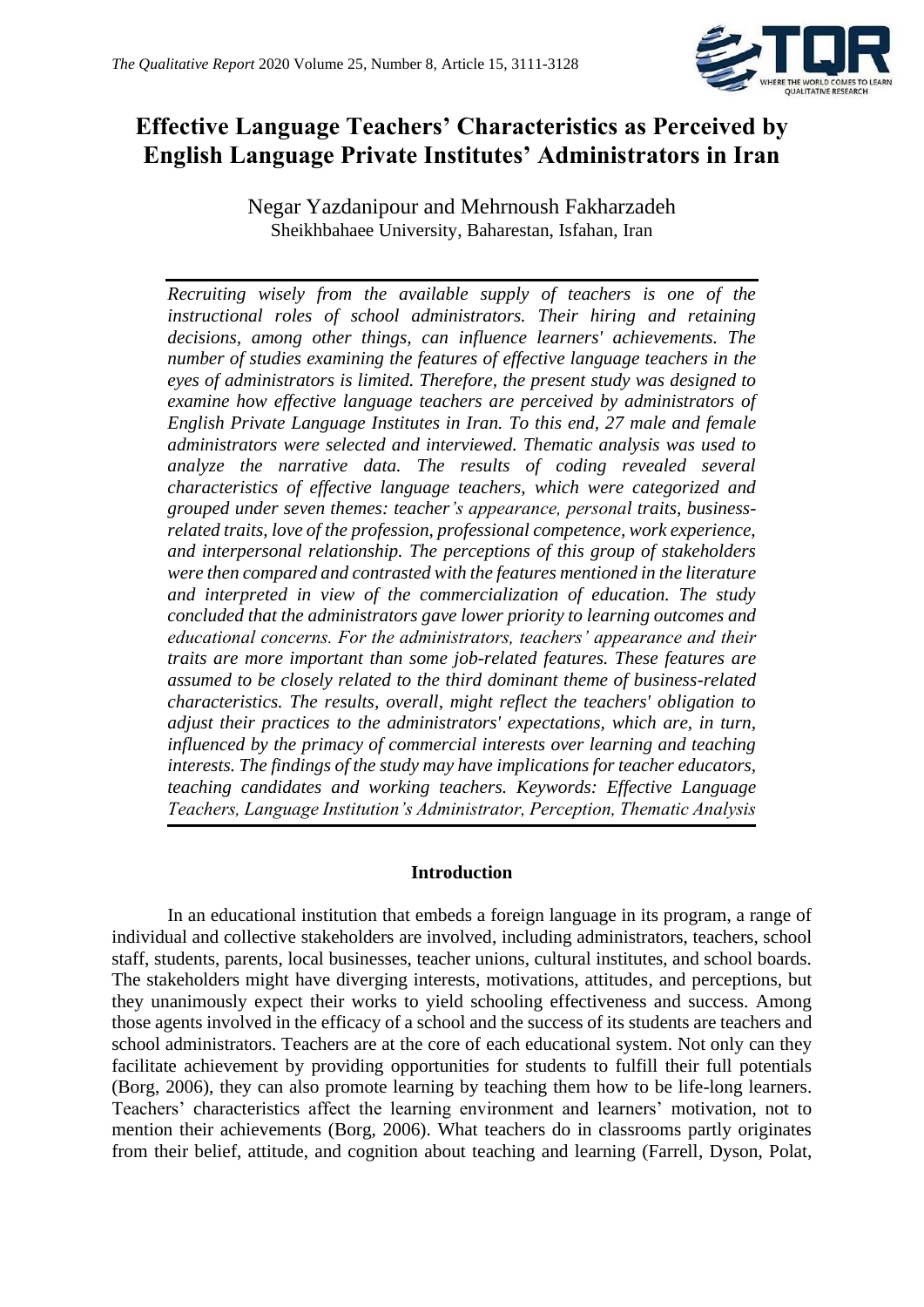Hutcheson, & Gallannaugh, 2007) and partly reflects what they are expected to do in their context of education (Phipps & Borg, 2009).

Administrators, on the other hand, have leadership responsibilities. They set standards for achievement level of the learners, manage school resources, and select and implement programs that work better; they engage with parents as well as teachers and school staff, evaluate teachers and students, foster professional development and, last but not the least, have a voice in employing teachers (Fink & Resnick, 2001).

Yet, the recent trend of commercialization in education worldwide has brought about changes in teachers' mission to meet educational expectations and stakeholders' perceptions of teachers' efficacy (Crichton, 2010). According to Porfilio (2009), "… the commercial involvement in schooling has had a profound influence on how educators, students, and the general public view the purpose of schooling, on the state's role in relationship to its citizens and institutions, and on the nature of life inside classrooms" (p. 145). The trend has attached commercial values to education and, among other things, reshaped stakeholders' perceptions, expectations, and practices. For example, today, administrators prioritize commercial interests over educational outcomes through drawing up strategies to attract more and more students and retain the current ones. As a potential result, teachers might perceive increased pressure to put students' satisfaction before their learning and progress. It appears that teachers and administrators are currently experiencing the challenge to strike a balance between their professional missions and the commercial interests of their organizations (Crichton, 2010; Porfilio, 2009).

English language teachers are expected to have some distinctive characteristics since they teach English as the subject matter, which is also the means of instruction (Borg, 2006; Sternberg & Horvath, 1995). Although there is a rich body of literature on what makes a language teacher a "good teacher" (e.g., Darling-Hamond, 2010; Darling-Hammond, Amrein-Beardsley, Haertel, & Rothstein, 2012), what is conspicuously lacking from this body of research is how the local settings might significantly determine the contributing factors in perceptions about teacher effectiveness. To put it differently, the context and the influence of social, economic, political, and cultural values cannot be ignored.

Most of the research conducted in school effectiveness has focused on the characteristics of effective teachers from the teachers or students' perspectives (e.g., Borg, 2006; Soodmand Afshar & Doosti, 2014). There is a paucity of information on other stakeholders' perceptions of what defines a "good teacher." As Hall (2011) emphasizes, stakeholders' understanding may provide better insights into what happens in classrooms. Given that administrators' actions, expectations, and perceptions might affect the desired educational outcome, the present study aims to explore the characteristics of effective language teachers from the administrators' viewpoint. We intend to examine how the administrators of foreign language institutes in Iran perceive an "effective language teacher."

Therefore, the present study seeks to answer the following question:

How do the administrators of English Language Private Institutes in Iran perceive effective language teachers?

The literature relative to the defining features of effective teachers in Iran and other contexts was reviewed. What is not yet clear is how effective language teachers are defined by the administrators of private language institutes who have leadership as well as instructional roles. Using qualitative semi-structured interviews with 27 administrators of English language private institutes (ELPI, henceforth), this study looks at how this group of stakeholders perceive effective language teachers.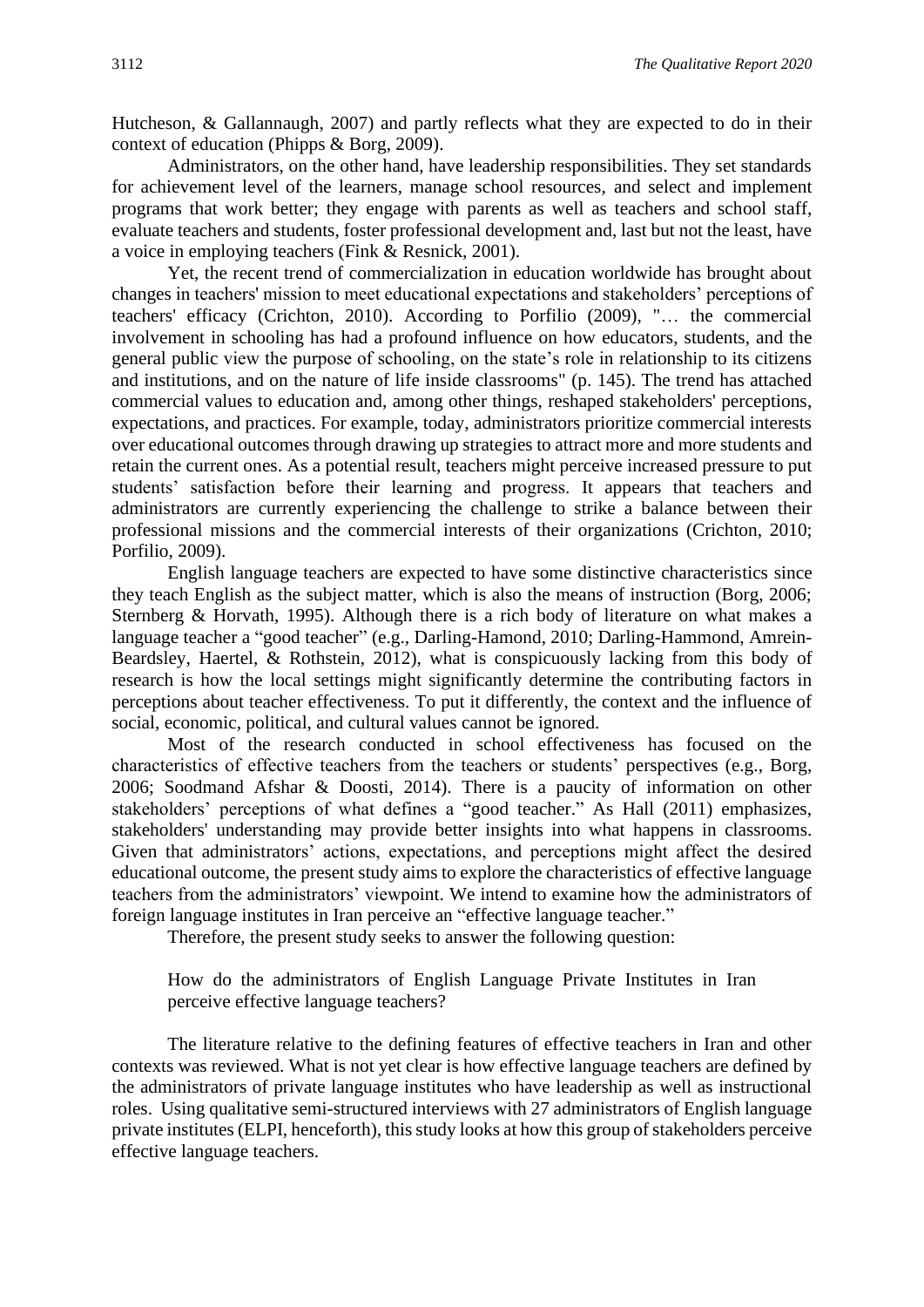#### **English Language Teaching Context in Iran**

English is a compulsory subject for the Iranian state school curriculum. The focus is mainly on the explicit teaching of grammar rather than communication skill (Baleghizadeh & Farshchi, 2009). In the state school system, teacher employment, qualification, evaluation, and methodology are defined by The Ministry of Education, and the textbooks are developed and prescribed by the Ministry. The minimum teaching requirement is holding a BA and increasingly, MA degrees in Teaching English as a Foreign Language (TEFL, henceforth) (Sadeghi & Richards, 2015).

There are also ELPIs where students can learn English. In fact, in the Iranian context, the young generation has been showing an increasing interest in learning English for the last two decades. This can be a consequence of Iranian society placing a high value on English (and can be demonstrated by the proliferation of ELPIs) in Iran in recent years (Mohammadian & Norton, 2016; Sadeghi & Richards, 2015). These institutions are also required to follow the dictated rules of the Ministry of Education and other governmental organizations concerning, for example, the tuition fee and the allocation of single-sex classes to boys and girls. However, they have more freedom in choosing the books, the methodology, and their skill focus. Moreover, "these institutes can choose their own teachers and in some but not all of them there are modern facilities such as language laboratories and computers available to be used as teaching aids" (Kaboodvand, 2013, p. 29).

Unlike the public schools, in the private language institutes, the administrators are the omnipotent decision-maker. Administrators formulate regulations and see to their implementation, draw up timetables, and prepare statistics and reports for the owners of institutes and the concerned officials. They decide on whether teaching training courses are required, and vacancies have occurred; they recruit language learners after placement tests are taken, and they liaise with students and their parents. The administrators might have the final say in the teacher's basic pay.

To take the language teaching job, the applicants submit their application forms to the institutes or directly refer to the institute to ask about an open teaching position. The minimum teaching requirement, though, is fluency in English. The applicants without an academic degree in TEFL can take the job if they are fluent enough. Despite the significant role of administrators in the ELPIs in Iran, the researchers who endeavored to deal with teacher efficacy have rarely included the administrators' perspectives in their studies.

In the literature, several studies can be found in identifying effective teachers' traits from the teachers' perspective (e.g., Borg, 2006; Duckworth, Quinn, & Seligman, 2009; Khojastehmehr & Takrimi, 2009; Soodmand Afshar & Doosti, 2014; Witcher, Onwuegbuzie, & Minor, 2001). Still, other studies addressed the issue through the eyes of learners (e.g., Chen, 2012; Faramarz Zadeh, 2016). Parents' viewpoints towards effective teachers have also received some attention (e.g., Liu & Meng, 2009; Qureshi, 2013; Tompson, Benz, & Agiesta, 2013). A few researchers (e.g. Çakmak & Akkutay, 2016; Parpala & Lindblom-Ylanne, 2007) studied the perceptions of teacher educators. Juxtaposing the results of all the studies reveals two things. First, all the traits of good teachers, in general, and those of English teachers, in particular, can be classified into either soft skills or hard skills. Soft skills are those personal characteristics which enable the teachers to interact with others, for example, kindness, enthusiasm, and interpersonal relationship. Hard skills are the job-specific skills and knowledge which are acquired through training or education, such as pedagogical knowledge and class management skills. Second, although teachers, learners, and parents have converging perceptions of effective teachers, learners and parents are more likely to weigh soft skills while teachers place a high value on hard skills.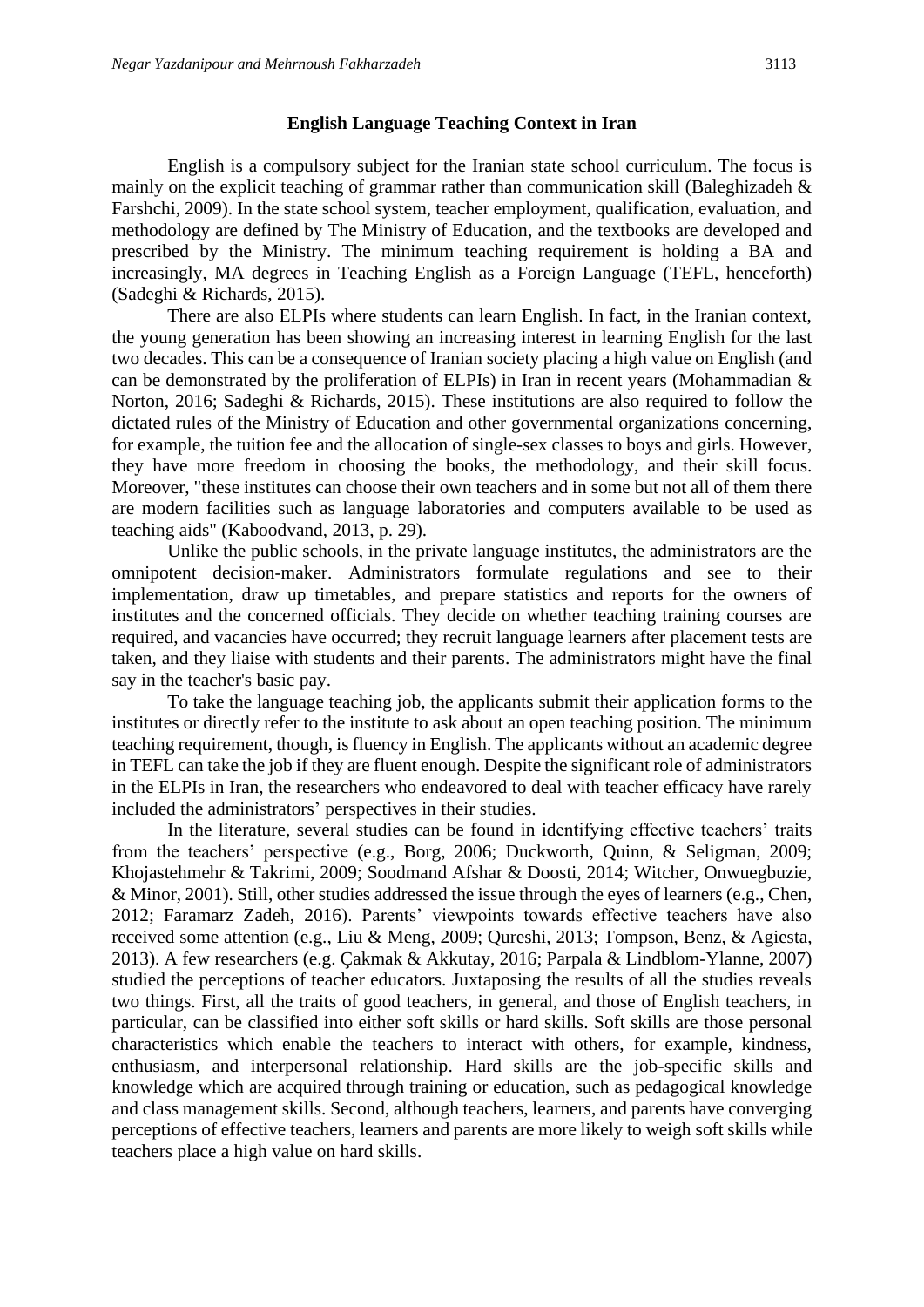It is not clear whether effective English teachers for administrators or principals are defined by the same set of characteristics that are enumerated in the literature from the perspective of teachers, parents, and learners. What drives the researchers of the present study to address the ELPIs administrators' perception of good language teachers is their involvement with the problems faced by working English teachers in the institutes and English teacher applicants. The first author of this study, who intended, for her MA thesis, to identify the attributes of effective English teachers from the perspective of two groups of stakeholders, parents and administrators, in Iran, has experienced the pressures of recruitment bias on the part of ELPIs' administrators and insecure employment. The second author is a faculty member of a Foreign Language Department in one of the universities in Iran and involved in teacher education at BA and MA levels. Working in teacher education context convinced her of the need to study administrators' perception because effectiveness of teacher education, teaching, and teacher is determined in relationship with the real stakeholders' expectation, which is, in turn, dominated by broader socio-cultural context.

In point of fact, the justification for exploring administrators' perception is two-fold. First, since the formal education sector in Iran has proved unable to meet the communicative needs of language learners (Maftoon, Yazdani Moghaddam, Gholebostan, & Beh-Afarin, 2010; Mohammadian & Norton, 2016; Sadeghi & Richards, 2015) the learners mostly attend ELPIs to acquire the outcomes they expect. However, these ELPIs failed to effect the expected change in the outcomes; they are not effective in teaching English (Mirhosseini & Khodakarami, 2015; Sadeghi & Richards, 2015). Second, proliferation of these institutes have faced Iranian English teacher applicants with challenges because having teacher certificate, subject matter knowledge, and teaching and learning knowledge (Darling-Hammond, 2006), which are viewed as requisites for effective teaching, do not seem to be the legitimate criteria for teaching in the ELPIs in Iran.

Knowing that administrators are the recruiting agents in such institutes, it could be hypothesized that studying their underlying beliefs and perceptions about what are the defining characteristics of effective language teachers might help both teacher educators and TEFL graduates in fulfilling the requirements of teacher labor market in Iran.

#### **Methodology**

The administrators' perception of effective English teachers was investigated employing in-depth qualitative semi-structured interviews. With this approach, the researchers were able to look for rich information, experiences, and facts about the interconnection between the participants' perception and the real context (Rubin & Rubin, 2012). It was also used because while a set of guiding question is prepared, the interview still enables the researchers to make expansions and include new avenues (Silverman, 1993).

#### **Participants**

A total number of 27 administrators (15 males and 12 females) from 27 different language institutes in three cities, Isfahan, Shahrekord, and Shiraz, participated in this study. In Iran, the license to establish a private language institute is granted either by the Ministry of Culture and Islamic Guidance or by the Ministry of Education. Private owners who might also be the administrators or supervisors own the institutes. Administrators have leadership as well as instructional responsibilities. The administrators enjoy full autonomy and power in their hiring decisions and selecting and retaining teachers, who have a prerequisite role in the learning outcomes. Having a degree in English teaching is not compulsory for the administrators in the ELPIs.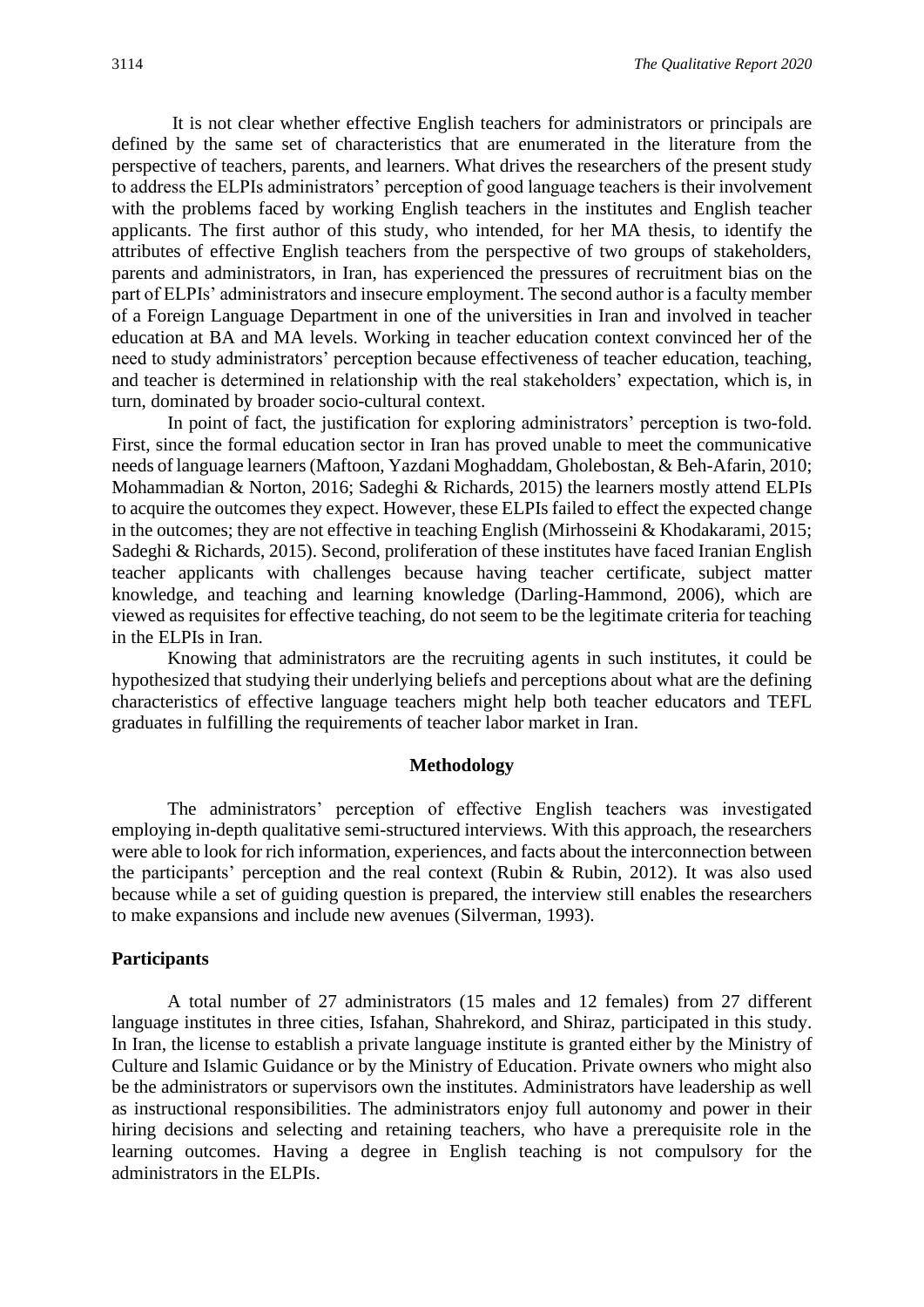The adopted sampling strategy was availability sampling. They all shared Persian as their first language and were of different ages (29-53) and educational backgrounds: 11 participants majored in TEFL, 5 in English literature, 8 had a degree in a subject other than TEFL, English literature or translation, and 2 had no university degree at all. Their work experience ranged from 4 to 15 years.

#### **Data Collection**

To answer the research question, semi-structured in-depth interviews were conducted. Two faculty members of the Foreign Language Department of Sheikhbahaee University, Isfahan, Iran, who work as teacher trainers reviewed the first draft of questions to check the careful formulation of the items. They were asked to evaluate the questions for meaning clarity and wording so that none of the questions "puts words into the mouths" of the participants (Rubin & Rubin, 2012, p. 122). The revised interview questions were then piloted on a Ph.D. TEFL candidate and a high school English teacher who was also the administrators of English language institutes in Isfahan and Shiraz, respectively.

It is worth mentioning that, in Iran, Institutional Review Boards (IRB) do not monitor research projects in social and behavioral sciences with minimal risk where participants do not include participants from vulnerable populations. Such studies, like the present one, are considered "IRB-exempt projects that include questionnaires and interviews involving nonsensitive topics in projects that are not supported by funding agencies" (Teddlie, & Tashakkori, 2009, p. 199). It also should be noted that this study is part of a larger research project, an MA thesis on the Parents and Principals Perception of Effective English Teachers, Sheikhbahaee University.

The site of the interviews was the institution where each participant was in charge; each interview took between 45 to 60 minutes. At first, informed consent was obtained from the participants, and the aim of the study was described by one of the researchers who was also the interviewer. Saturation point was gained by 27 interviews. The participants were interviewed in their native language (Persian). Confidentiality of the obtained information was ensured by using pseudonyms for the administrators and their institutes. Data obtained from the interviews was closely transcribed, analyzed, and then translated, by the first author, into English for this manuscript.

#### **Data Analysis**

Thematic analysis was used to analyze the narrative data gathered through interviews. To this end, the six-phase analysis identified by Braun and Clarke (2006) was used.

The first researcher immersed herself in the data; the whole set of data was read and reread before coding. It was through examining and re-examining of the data that specific patterns and meanings in the writings gradually emerged. She started taking notes for coding about interesting

information on the transcripts. Next, a preliminary list of ideas related to the data was created. The data was organized into significant groups and the initial codes to the data were given. The codes were explicit or implicit meanings that were related to the most basic part of the data or even raw information. Then, the themes were sought from the long list of different codes. Gradually, similar codes were brought under a set and a name was given to each set and a concise explanation for that name was provided. Some codes formed themes. The data inside the themes was checked to see if they were related to each other and if the themes were explicitly differentiable. The researcher referred back to the extracted codes of each theme to see whether the codes formed a consistent pattern. For naming some themes, the researcher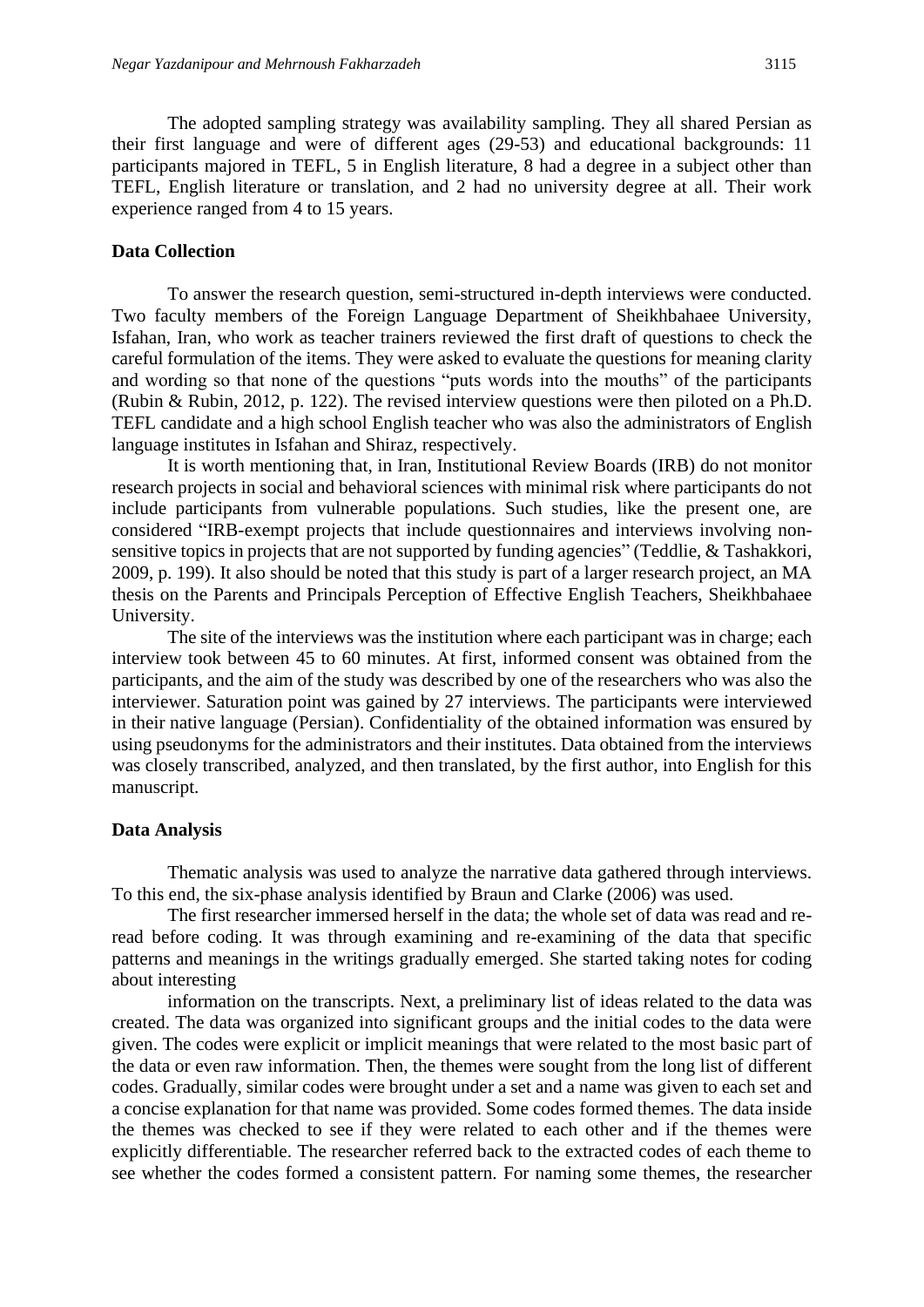needed to be guided by referring to the related literature. Although the analysis was data-driven, the researcher could not free herself of the "theoretical and epistemological commitments, and data are not coded in an epistemological vacuum" (Braun & Clarke, 2006, p. 12). Then, the researcher closely examined the themes to see whether all of them were really theme and had enough supportive data and to be sure that the themes were not merged with other themes due to overlap.

To take care of subjectivity involved with the coding process in thematic analysis, and to enhance the rigor and trustworthiness in this approach, the researchers invited another researcher as a "disinterested peer" into the analysis procedure (Teddlie & Tashakkori, 2009, p. 295). She had knowledge of the phenomenon under study and knowledge of qualitative methodology and was asked to probe into interpretation and analysis of data. Data and inference quality were further improved by having a part of the raw data, transcripts of 10 interviews, be analyzed by the second researcher (Teddlie & Tashakkori, 2009). The researchers then compared the themes that emerged from the analysis of the first and second researchers. Inconsistent categories were omitted with the agreement of the researchers.

#### **Limitations**

This study had some limitations, which indicate further research. First, the sample in this study only involved 27 private language institutes administrators and may not represent the whole population. Therefore, the generalization of the results must be restrained. Second, although interview results provide information on what the administrators of ELPIs in Iran look for in teaching candidates and how they evaluate them, a survey could have confirmed the information and reveal how the administrators' preferences vary by their characteristics such astheir academic background. The researchers planned to employ a questionnaire to triangulate the interview data yet the majority of administrators who were asked for participation in the study were reluctant to do so. Therefore, the number of the sample was limited to 27. Moreover, the researchers intended to use observation to see how the teachers' practice conforms to the administrators' defining features of good English teachers in classes. However, the administrators' permission could not be obtained.

#### **Results**

The data analysis procedure yielded a variety of initial codes regarding characteristics of effective English language teachers. Upon examining the codes, seven dominant themes were extracted (Table 1). The results are presented in order of the priority given by the participants.

#### **Table 1**

*Characteristics of effective language teachers as perceived by language institutes' administrators in Iran*

| <b>Themes</b>          | <b>Sub-themes</b> | In-vivo codes         |  |
|------------------------|-------------------|-----------------------|--|
| <b>Appearance</b>      |                   | $\bullet$ Countenance |  |
|                        |                   | $\bullet$ Clothing    |  |
|                        |                   | $\bullet$ Physique    |  |
| <b>Personal traits</b> |                   | • Being creative      |  |
|                        |                   | • Being kind          |  |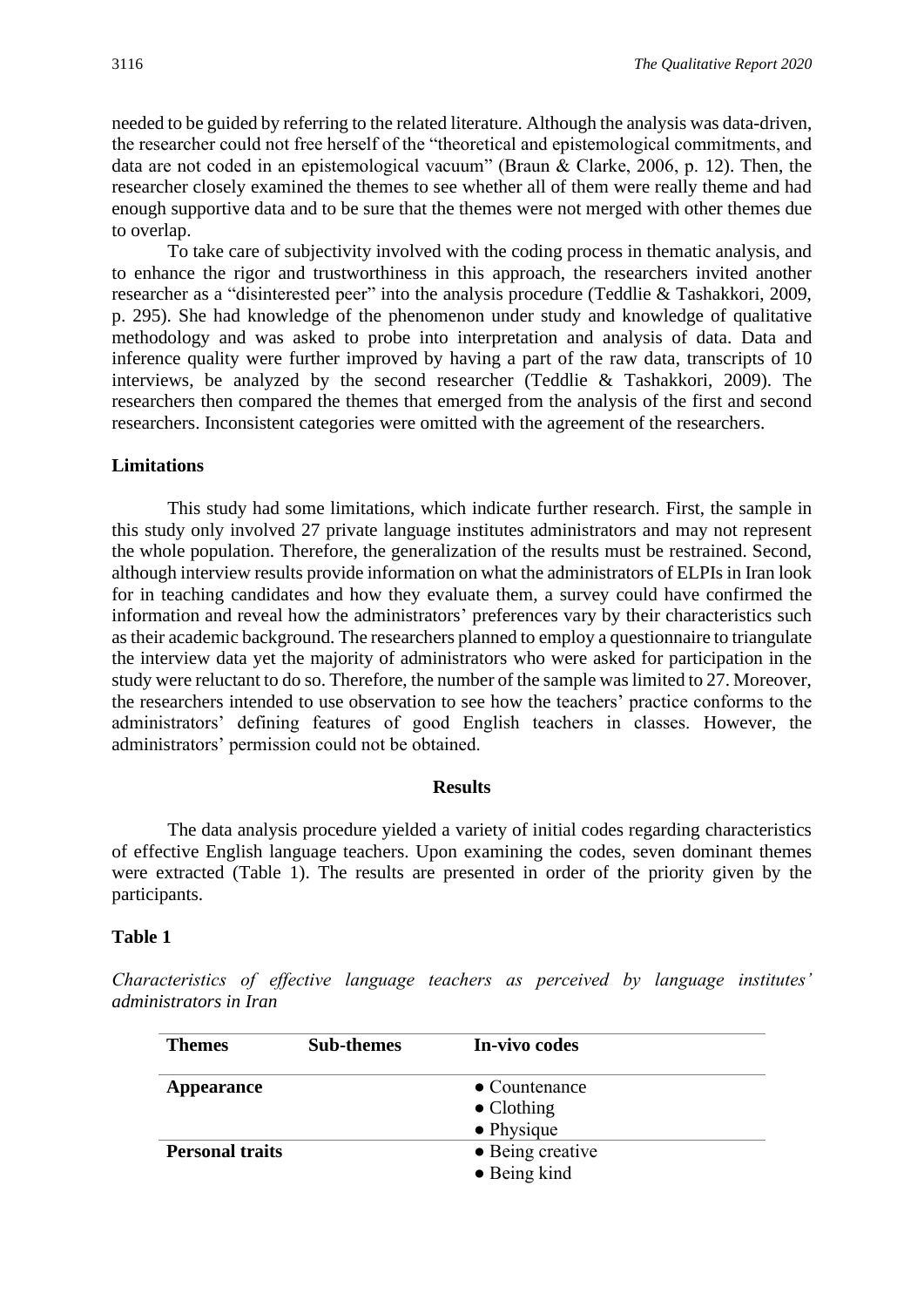|                                      |                                                             | • Being patient<br>• Being flexible<br>• Being extrovert<br>• Being confident<br>· Being supportive                                                                                                                                                                  |
|--------------------------------------|-------------------------------------------------------------|----------------------------------------------------------------------------------------------------------------------------------------------------------------------------------------------------------------------------------------------------------------------|
| <b>Business-</b><br>related traits   |                                                             | • Being obedient<br>• Being able to satisfy the customers<br>• Having a good reputation<br>• Being able to give the students a<br>sense of accomplishment<br>• Being disciplined                                                                                     |
| Love<br>of<br>the<br>profession      |                                                             | • Having a passion for teaching<br>• Being a dedicated teacher                                                                                                                                                                                                       |
| <b>Professional</b><br>competence    | Linguistic<br>knowledge                                     | • Having language knowledge<br>• Being a language model                                                                                                                                                                                                              |
|                                      | Being updated<br>Pedagogical<br>skills<br>$\&$<br>knowledge | • Being pedagogically updated<br>• Creating attraction and enthusiasm<br>• Making motivation<br>· take care of individual differences<br>• Tailoring teaching to student needs<br>• Holding English only classes<br>• Assigning homework<br>• After-class reflection |
| Work<br>experience                   |                                                             | • Having teaching experience<br>· Having observed many classes<br>• Having a certificate in teacher<br>training courses (TTC)                                                                                                                                        |
| <b>Interpersonal</b><br>relationship | Teacher-student<br>relationship                             | • Knowing the learner's name<br>• Being able to communicate with<br>the learners<br>• a good relationship with parents                                                                                                                                               |
|                                      | Teacher-staff<br>relationship                               | • sharing ideas with other teachers<br>• Getting advice from administrators<br>and colleagues                                                                                                                                                                        |

#### **Teacher's Appearance**

This theme was mentioned by 19 participants. As shown in Table 1, it contains the teachers' countenance, their clothing, and their physique. The administrators stated that an essential factor for them is the teachers' appearance since it is what the parents and their children can see in the first place. For example, Alavi mentioned that: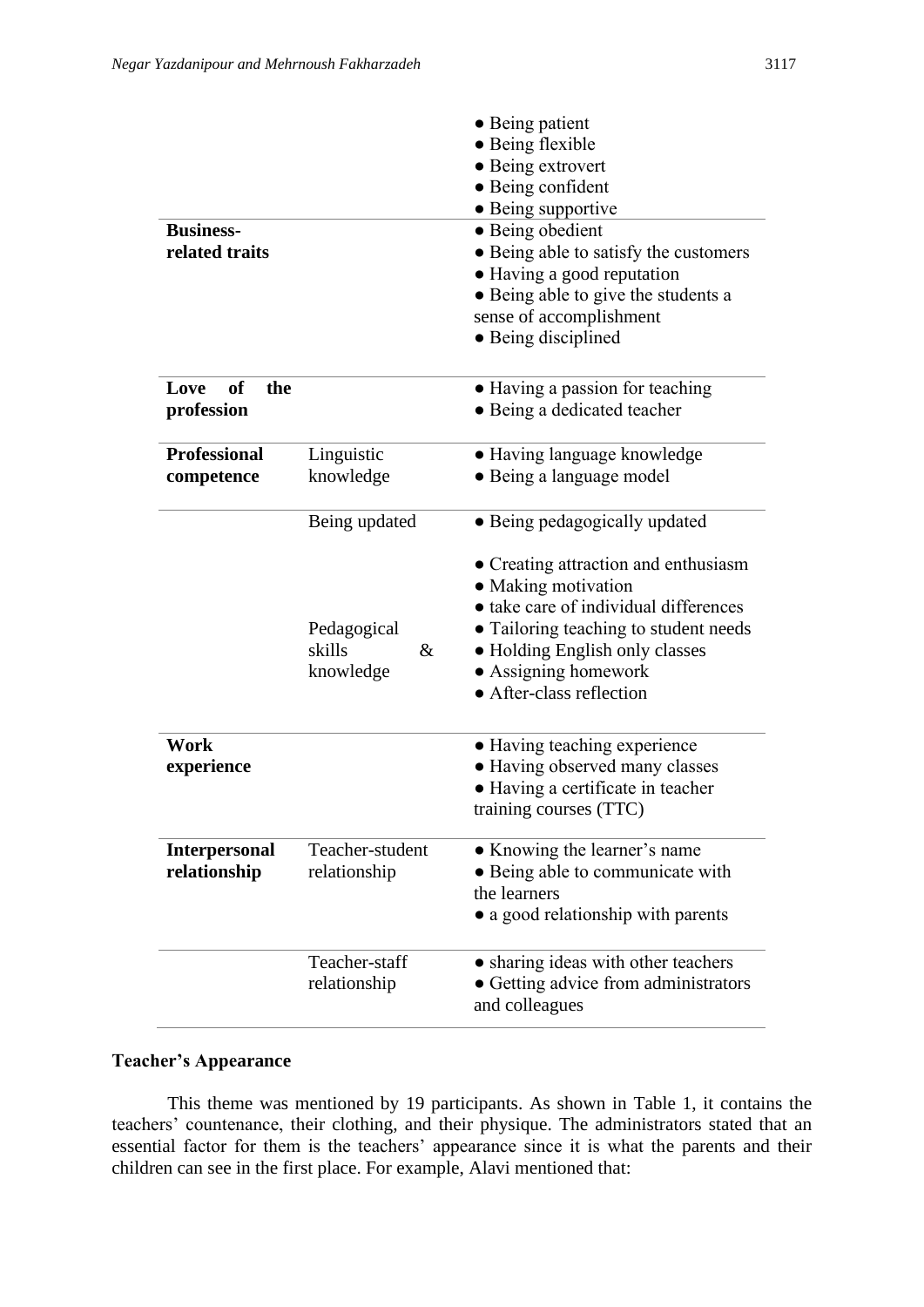You know…., we select our teachers according to strict criteria among which physical appearance is an important one. Even their height matters to us, well…, any female candidate shorter than, um…., say, 160 cm (5 feet 3 inches), and male ones shorter than…. 175 cm (5 feet and 9 inches) are not even invited for interview; a teacher should be attractive.

Some administrators insisted on the teachers clothing. For example, Rezaee noted:

We expect our teachers to be smartly dressed, I mean their clothes should always be neat, um….; we ask our female teachers to wear make-ups; their outward appearance matters a lot, that being said, we ask them to dress up in a way that is appropriate for a teacher.

When asked about the reason, most of them stated that ordinary-looking teachers could not attract their students' attention. For instance, Javidee said:

Here, we have a large number of young learners, … their parents bring them to the institute; the appearance of the teachers is important because they are looking for something to make their children interested in learning English. They do not want their children to hate English lessons and classes; if language teachers are good-looking they are more probable to be loved by the learners.

The identification of teachers' appearance as a significant factor is similar to the unanticipated finding of Kaboodvand's (2013) study of English teachers' effectiveness from the perspectives of students, teachers, and parents.

#### **Personality traits**

Personality traits of Teachers are comprised of seven categories: teachers' creativity, kindness, patience, flexibility, and extroversion, mentioned by 18 participants, and their confidence and supportiveness stressed by 17 of them. The following comment, for example, touched on creativity and supportiveness under the theme of "Personality trait of Teachers":

You know, the point is that English teachers are expected to have a caring personality, they should care for the way their students feel, they should relate to them and, um… so that their student believe they are welcomed; they should be creative, I mean, they need to create fun and try new ideas rather than stick to the traditional teaching classes. Students love those teachers who are encouraging and supportive, moreover, and above all, they should know that students are of different types and personalities; sometimes they need to be careful about the differences, some students like some activities more than others and you know….

Extroversion and confidence were other frequently mentioned characteristics. Khademi said:

…no one can even imagine a shy teacher in English classes;… they need to be energetic and sociable, having and developing friendly relationships with everyone within and out of the classroom.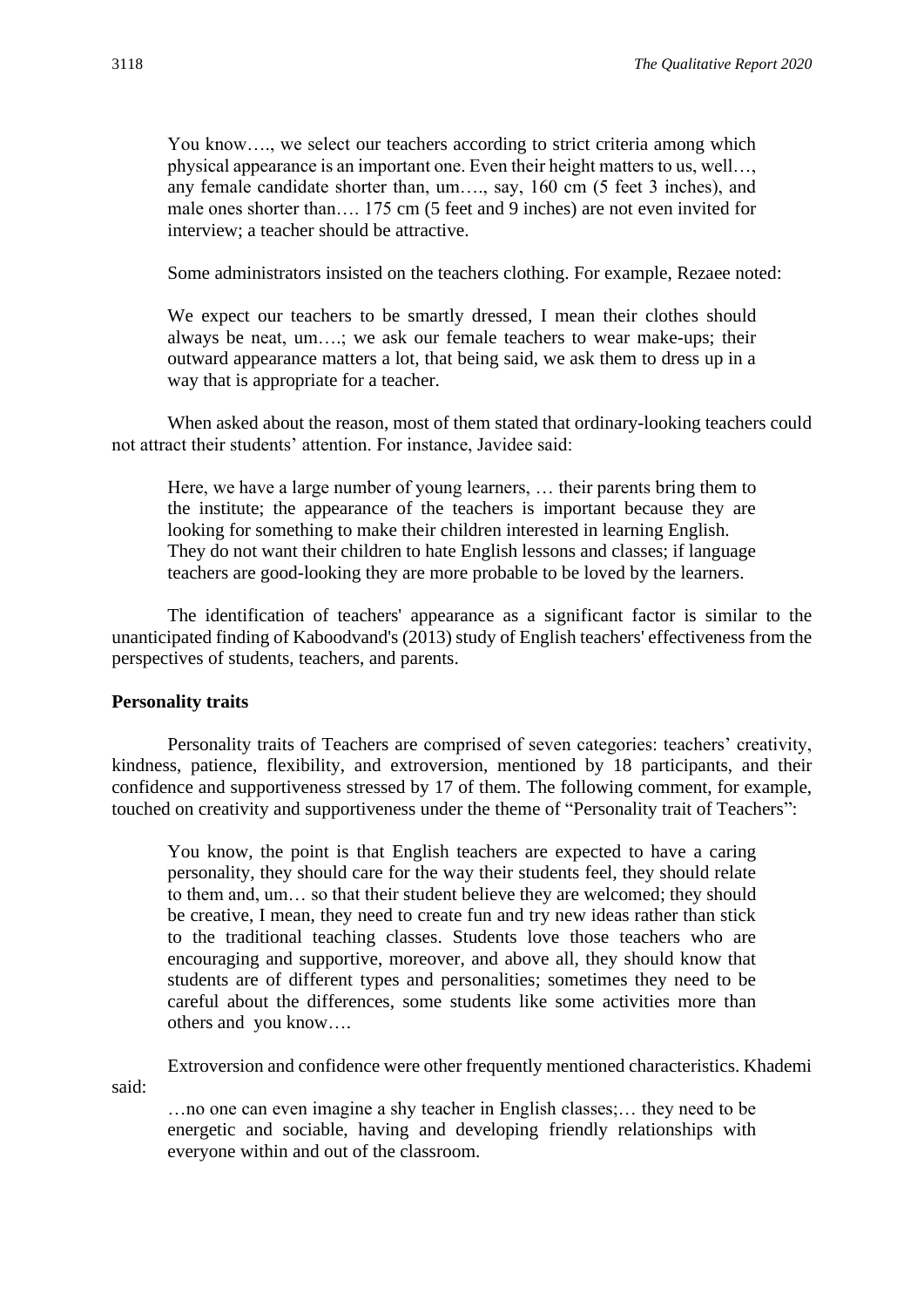With regard to patience, Riazee, for example, mentioned that:

… our teachers should not flip out and get upset with the students, you know they need to be patient.

In the studies done by Chen (2012), Kourieos and Evripidou (2013), Khojastehmehr and Takrimi (2009), Shishavan and Sadeghi (2009), Whichadee and Orawiwatnakul (2012), and many others, teachers' personality has been found as one of the qualities of an effective language teacher. Among the reported personal attributes, having a sense of commitment, patience, and flexibility were the most frequently mentioned ones in the literature (Liu & Meng, 2009; Lowman, 1996; Stronge, 2007).

#### **Business-Related Traits**

More than half of the administrators (15) related at least one of the characteristics, being obedient, enjoying a good reputation, pleasing the so-called customers, being disciplined and giving the students a sense of accomplishment, to the success of their institute and business. For example, about reputation, Saeedi pointed out:

We preferably employ those teachers who have worked in other language institutes and have established their reputation as good English teachers; you know, lots of our customers want to have classes with those who are university instructors; they even wait for months to take their English classes with these teachers. Business-wise, it sounds reasonable to employ reputable English teachers.

Tompson et al. (2013) also reported reputation as a feature of effective teacher from the perspective of parents. Naseri's comment is an instance of "giving a sense of accomplishment" and "pleasing the customers":

We ask our teachers to get along with the students, even naughty ones, since we do not want to lose them for the next quarter, you know, they (the students) should be satisfied with us, with their teachers, to enroll for the coming quarters; moreover, and in the end, what makes them motivated enough to come here, to our English classes, are the final results, their grades,… if they feel, I mean a lot of them, feel incompetence and frustration, just because they could not pass their final exam, or they believe that they have not achieved anything, well, in fact, we lose a lot of our customers.

Ravi added:

…we even recommend that teachers should not fail more than a couple of their students in each class." Interestingly, among the characteristics connected to the profit of the institutes, the teachers' obedience was mentioned more frequently  $(n=7)$ .

For example, Dadvand stressed that:

We, as administrators, prescribe things and we expect them to be followed, for example, we have some pre-planned syllabus, ok, … they should teach based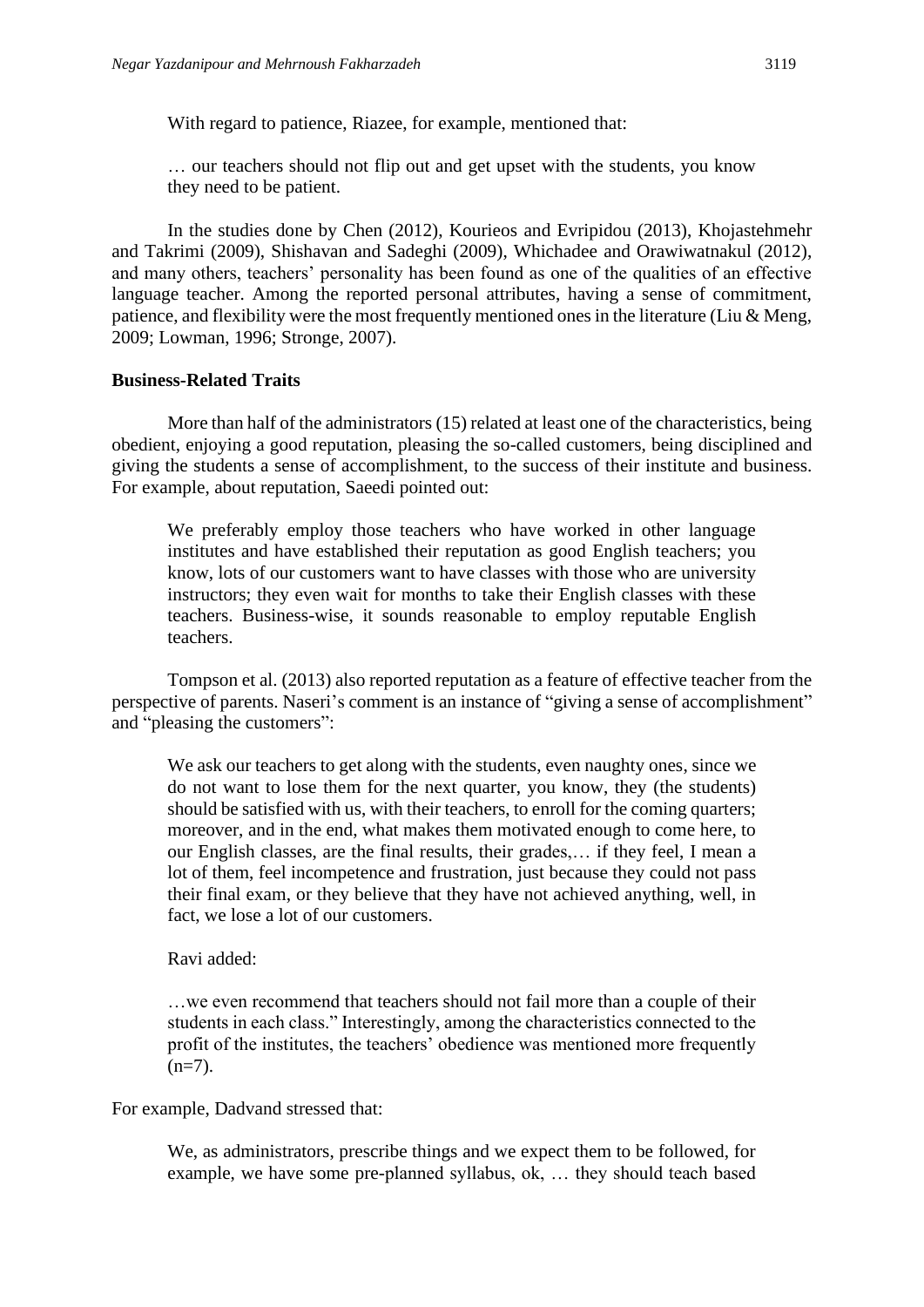on what we give them, or; as another example, you know, they take TTC courses, and they should implement what they have learned there in their classes.

Sadeghi and Saeedi pointed out that all the administrators set rules which they expect to be followed by the teachers and that teachers have to realize what they expect from them in terms of their job or behavior.

#### **Love of the Profession**

About half of the participants mentioned a teacher should love teaching. Sade, for instance, commented that:

A teacher, especially an English teacher, should enjoy every teaching moment to the fullest. If they do love their job, they can handle their classes, I mean, for example, challenging students. A good teacher is passionate about teaching. I know that teaching is demanding, but teachers need to be happy with their job all the time.

An example of focus on teachers' dedication for the job is Shaker's comments:

If a teacher willingly gives time and energy to teaching English, s/he never leaves things to the last minutes. Only those who love their job can be fully prepared for teaching in a class.

The administrators related good teachers' passion for teaching to their learners' success because they believed that their love is directly reflected in their methods of teaching, which, in turn, influences their students' learning.

"Love of profession" was also found to be a defining feature in the studies done by Dozza and Carvini (2012), Qureshi (2013), and Tompson et al. (2013), and passion for teaching was reported as one of the critical qualifications from parents' perspective.

#### **Professional Competence**

Professional competence of teachers implied three subthemes: linguistic knowledge, being updated, and pedagogical skill and expertise. Having a good command of English grammar, vocabulary, and pronunciation, being a language model, holding an academic degree in TEFL were mentioned concerning their linguistic competence.

Almost half of the administrators  $(n=14)$  stated that a good language teacher should be a language model, otherwise they cannot evaluate their students' abilities. Ramazani commented:

...not only should a language teacher be interested in language and language teaching but also be knowledgeable; I mean, knowledge is like a possession of language teachers to be transferred to students. If there is no knowledge, or if the knowledge is not enough, what does a teacher have to pass to their students? As far as I know, this is challenging since not many English teachers in Iran are knowledgeable enough in grammar, vocabulary, everyday conversation, and so on. They cannot be a good language model, and their students need to copy what they listen to learn from their teacher.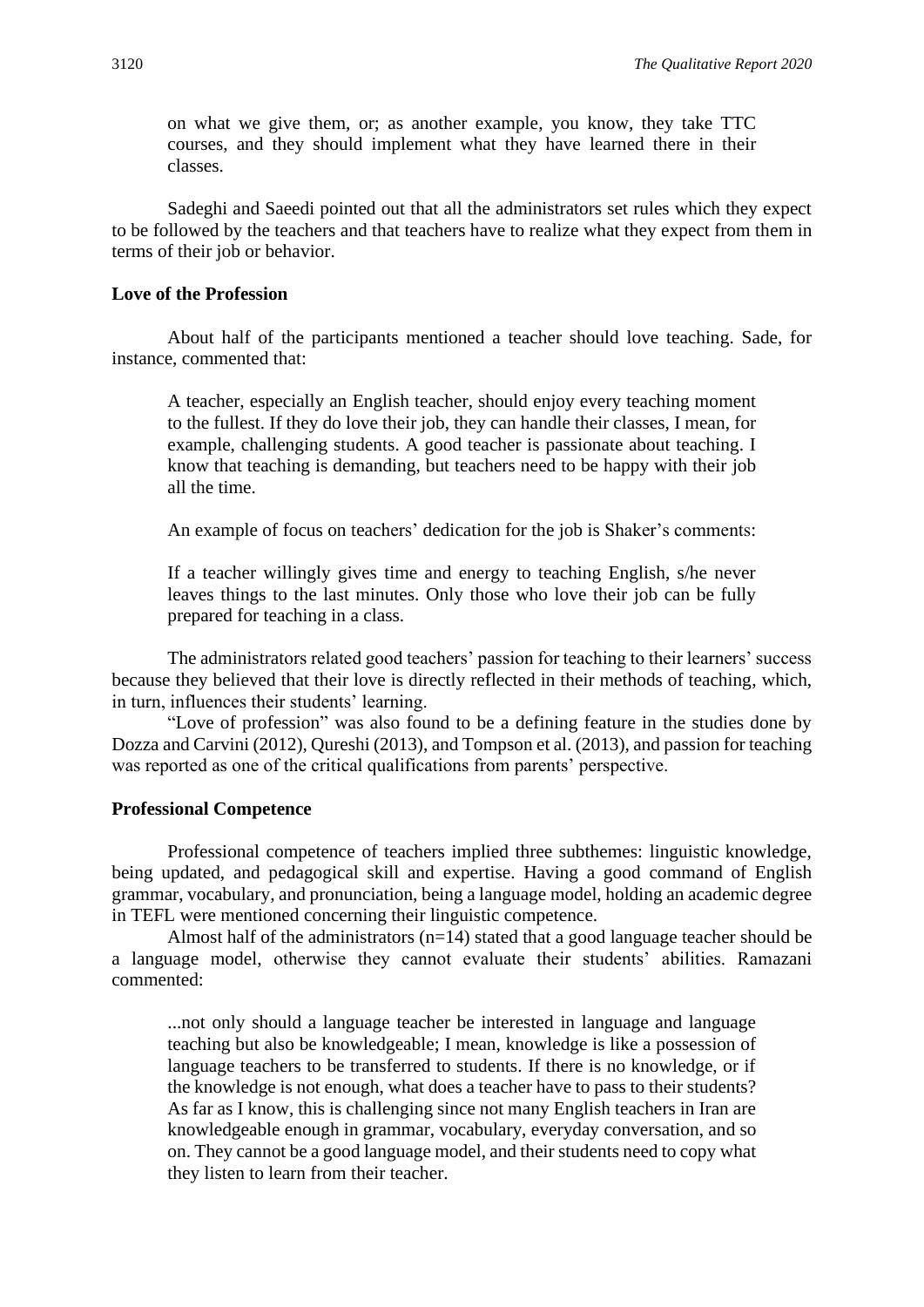The administrators expected the teachers to have complete mastery of grammar, pronunciation, spelling, and other nuances of English. Among these areas, grammar was more frequently and emphatically mentioned. Zare stated that:

Here we test them for having a good command of English grammar and correct pronunciation; we expect them not to transfer incorrect information, and I mean, not to make students confused by making mistakes.

Saeedi explained that: "… for teaching advanced levels, the teacher candidates should have IELTS score of, at least, 7." They insisted on a teacher's responsibility to be a correct and complete language model for the students and not exposing them to incorrect language instances. Six administrators pointed out that their teachers are expected to update their skills and knowledge, and as the following quotation from Reshadvand reveals, do not stick to old and inflexible methods of teaching:

…. we ask them (the teachers) to read as many articles and papers as they can, develop themselves as a teacher by reading lots of books. Good teachers should improve their teaching skills by getting more information from as many sources as they can, attending refresh courses and programs. You know, new ways of teaching English can make their classes more fun and more enjoyable…

The administrators also emphasized that, although all teachers need to know the art of teaching, English teachers need to be more skillful. Creating attraction and enthusiasm, realizing individual differences in terms of personality and needs, adapting their method to the learners and holding English-only classes, assigning homework, and after-class reflection were the codes under the cover theme of pedagogical skill and knowledge. They stated that English teachers who are equipped with pedagogical knowledge and teaching skill could be good creators; they can attract the attention of learners; they radiate a good vibe in the class.

Good English teachers attract the students toward the class and the English language by making use of new ideas, by surprising them, by using games, you know,….by keeping them engaged and focused. I think teaching is about making the lessons easy to learn, and in fact, their (English teachers') linguistic knowledge needs to be coupled with their teaching skills. It is about the knowledge of teaching know-hows (Rezaee).

A few administrators (n=4) acknowledged that teaching knowledge involves accommodating individual differences and needs and that caring English teachers realize that all students can learn English in their own ways. Dadvand explained that:

Good teachers can make unwilling students interested in English. How? By, for example, being a skillful instructor, by their art of teaching, by knowing that they should tailor their teaching methods to their students' needs, by understanding that they should select appropriate materials for appropriate students.

Another stated feature of a good English teacher, as the following narrative shows, was holding English-only classes (i.e., not to use Persian at all). Sade and Saeedi stated that if students want to use Persian, the teacher should stop them; the teacher also should not use Persian for teaching or anything. As noted by Naseri: "Assigning homework and allocating a certain time for checking them can be effective." She went on to say that: "thinking about what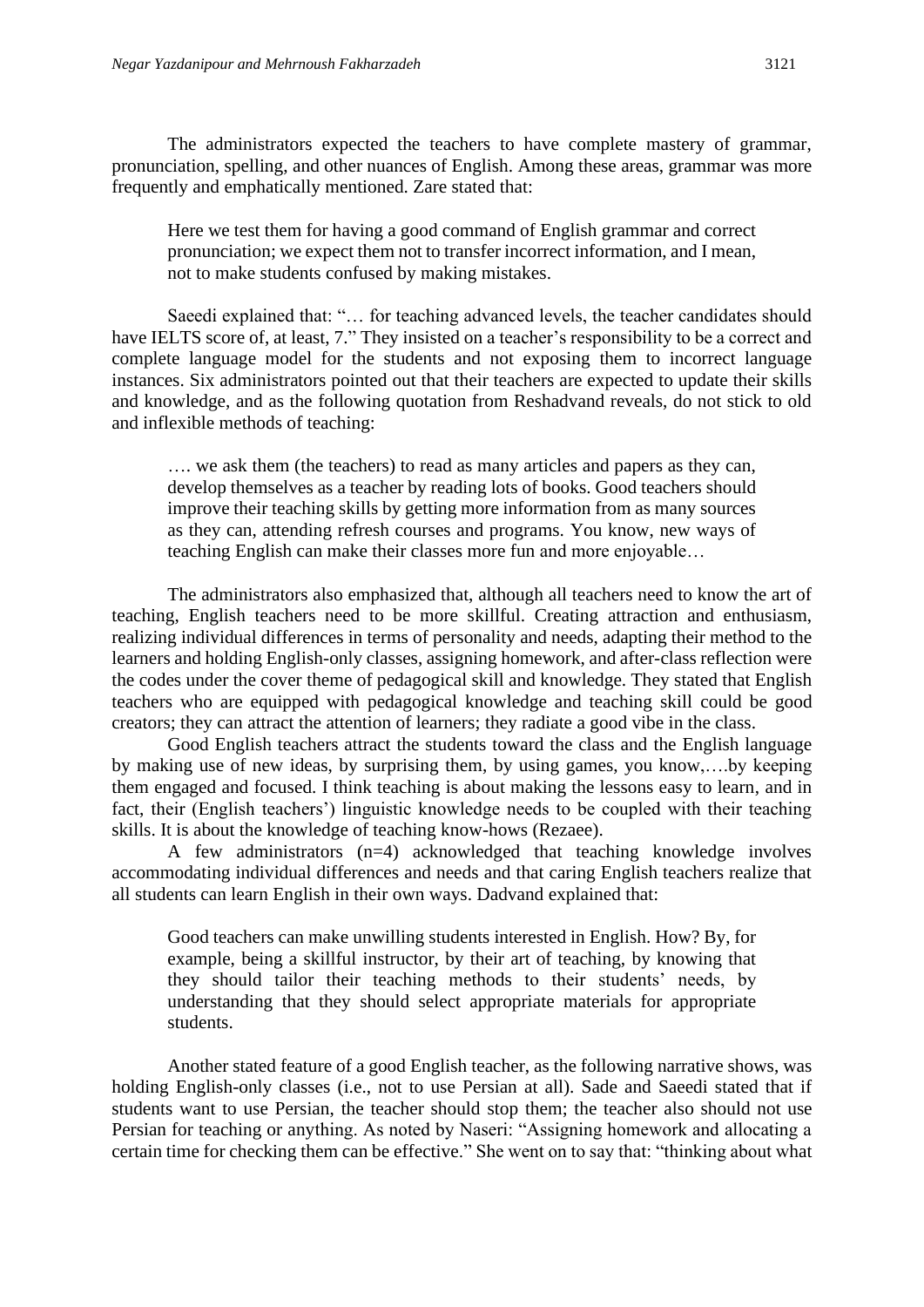went well and what did not, and what they should do next time helps them overcome their weaknesses."

"Pedagogical knowledge," a characteristic which is classified under the theme of "professional competence," was also found to be an essential characteristic of a teacher. It is mentioned repeatedly in the related studies, for example, by Brosh (1996); Clark (1995); Minor, Onwuegbuzie, Witcher, and James (2002); Park and Lee (2006); Shishavan (2009); and Whichadee and Orawiwatnakul (2012).

As far as "professional competence" is concerned, the findings of this study are consistent with the literature since effective language teachers are defined by a set of job-related characteristics including profound competence in the target language (Delaney, 2009; Faramarz Zade, 2016; Kaboodvand, 2013; Khojastemehr & Takrimi, 2009).

Fostering interest and enthusiasm in students is also reported by other researchers such as Lowman (1997), Brosh (1996), Park and Lee (2006), and Zamani and Ahangari (2016) as a requirement of effective teachers. For the administrators, a stress-free, student-centered, and authentic environment was perceived as significant. The environmental dynamic has been reported in the literature by other researchers such as Kaboodvand (2013) and Kalebic (2005).

#### **Having Enough Teaching Experience**

Ten administrators mentioned this theme. The administrators, who regarded teaching experience as necessary, believed that teaching experience could be achieved by teaching a variety of courses in a variety of contexts. Moreover, some of the administrators (n=8) mentioned that attending teacher training courses or even observing English classes might also work as experience. They also believed that an experienced teacher could deal with teaching issues more effectively. What was said about this theme can be shown in the following quotation from Javidee:

When we interview the applicants, we ask them about their teaching experience or if they have attended any teacher training course. I think an experienced teacher is different from a novice teacher, at least, in that s/he knows the do's and don'ts; s/he knows what s/he needs to work on. You see, experienced teachers are more effective. Take the class size, for example. This might seem an unimportant issue, but experienced teachers know how to teach in a big, busy class, or what to do when a class gets loud.

A couple of the administrators stated that they prefer to hire those teachers who are currently teaching at universities. They added that this group of teachers is more popular with students and their parents and more sophisticated.

#### **Quality of Interpersonal Relationships**

The last theme, quality of interpersonal relationship, was further divided into two subthemes: teacher-student relationships and teacher-staff relationships. Five administrators gave prominence to the role of teacher-student relationship. Moreover, the same administrators also perceived the quality of teachers' relationship with the students' parents as equally important. Alavi and Khademi raised the issue that the teachers' relationship with students and their parents do shape their attitudes. Khademi added:

Good teachers establish a good relationship with their students; I do not mean beyond the socially and institutionally accepted conventions and etiquette. It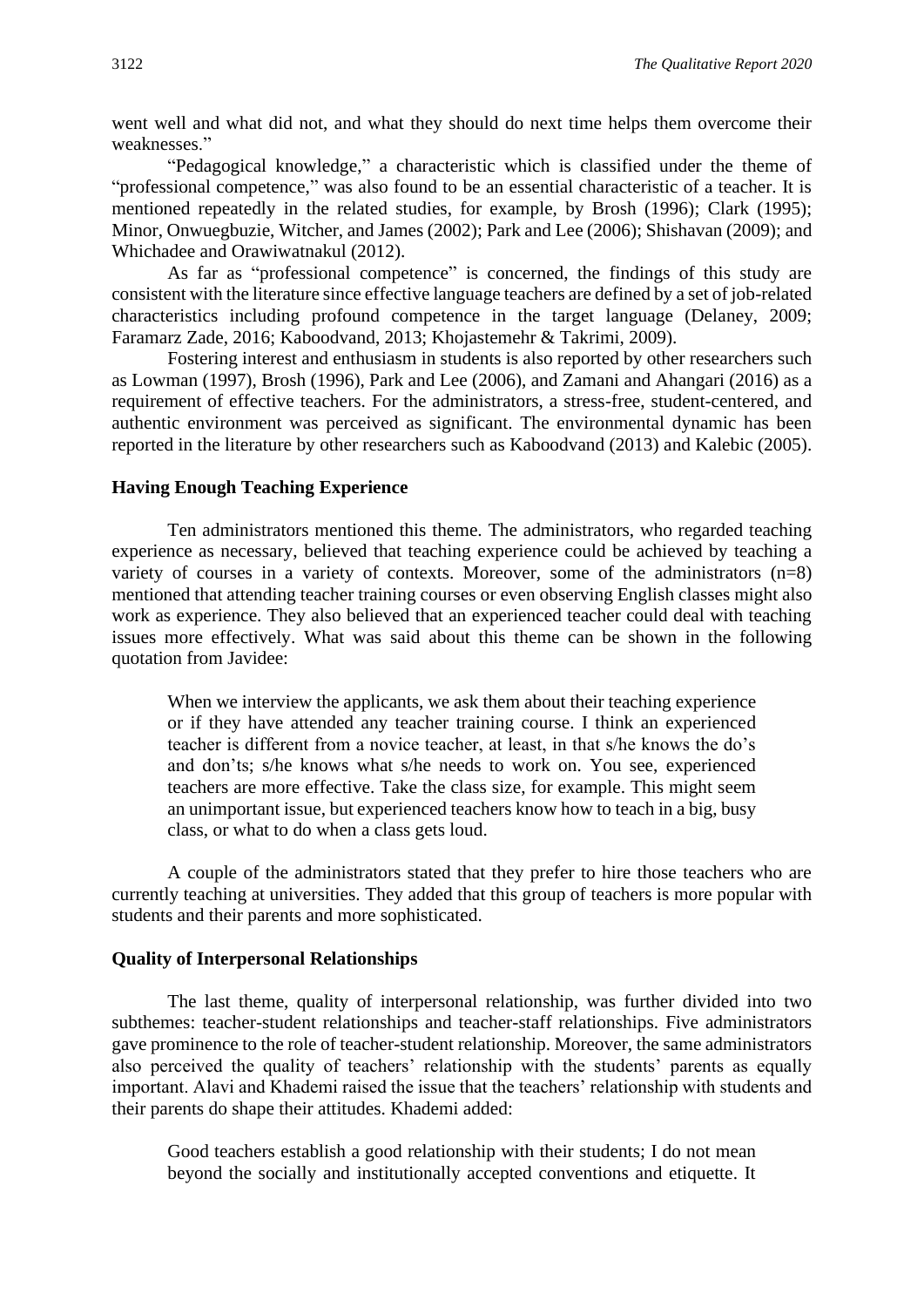means that, for example, they know the first name of their students, try to know their personality, match with every group of students.

Getting along well with the students and their parents seemed imperative by some administrators because it can attract many students towards English and English classes. According to the narratives of the participants, an English teacher should develop a close interpersonal relationship with his/her students; still, it is imperative to have effective and willing interaction with the institution staff, including the colleagues and the administrator. Some (n=5) added that an effective teacher should collaborate with his/her colleagues and get some advice from the institution's administrator to improve his/her teaching. Naseri said:

We can't accept a teacher who comes, teaches, and leaves the institute. I mean being isolated is not right, neither for him/herself nor for us. They need to connect with other teachers here to get aware of their ideas and what they do in their classes.

#### Bakhshi emphasized that:

I think it is super for teachers to be independent, um….but we encourage them to relate with other teachers and colleagues, you know, because they spend a lot of time here, so why not taking advantage of the situation, I mean, it brings synergistic effect talking and sharing ideas with other teachers.

Teachers' ability to invest in developing a close friendly relationship with students confirms findings of other studies such as Barnes and Lock (2010), Faramarz Zadeh (2016), Koutrouba (2012), and Moradi and Sabeti (2014).

#### **Discussion**

The present study aimed to identify the features of good English teachers as perceived by ELPIs administrators. Seven major themes emerged from the participants' reports: English teachers' appearance, personal traits, their business-related features, love of the profession, professional knowledge, work experience, and their interpersonal relationship. Interestingly, it was found that this group of stakeholders places a high value on the physical attractiveness of their teachers.

The results of this study differ from previous work in that: (a) for the participants, teachers' appearance was on the top of the list, (b) business-related characteristics emerged as an unexpected theme, (c) good teachers are also defined by their up-datedness, and (d) sharing ideas with other teachers and developing a close relationship with other staff are regarded as important for effective language teachers.

The significance of the themes for the administrators can draw our attention to the fact that some of the features mentioned, like physical attraction, might be associated with the requirements to keep the institutes' current students satisfied and still attract new ones. That for the administrators, physical attractiveness is on the top of the list might imply that this feature can be used as a selling point by the institutes' owners and administrators, particularly given that they know how their students and their parents perceive the teachers' appearance.

What was mentioned, in turn, may imply this group of stakeholders has a tendency to prioritize financial interests over teaching interests. This can particularly be inferred from the fact that some administrators with a TEFL degree also clearly stated and emphasized physical appearance, business-related features, and personality traits. Mentioning these features,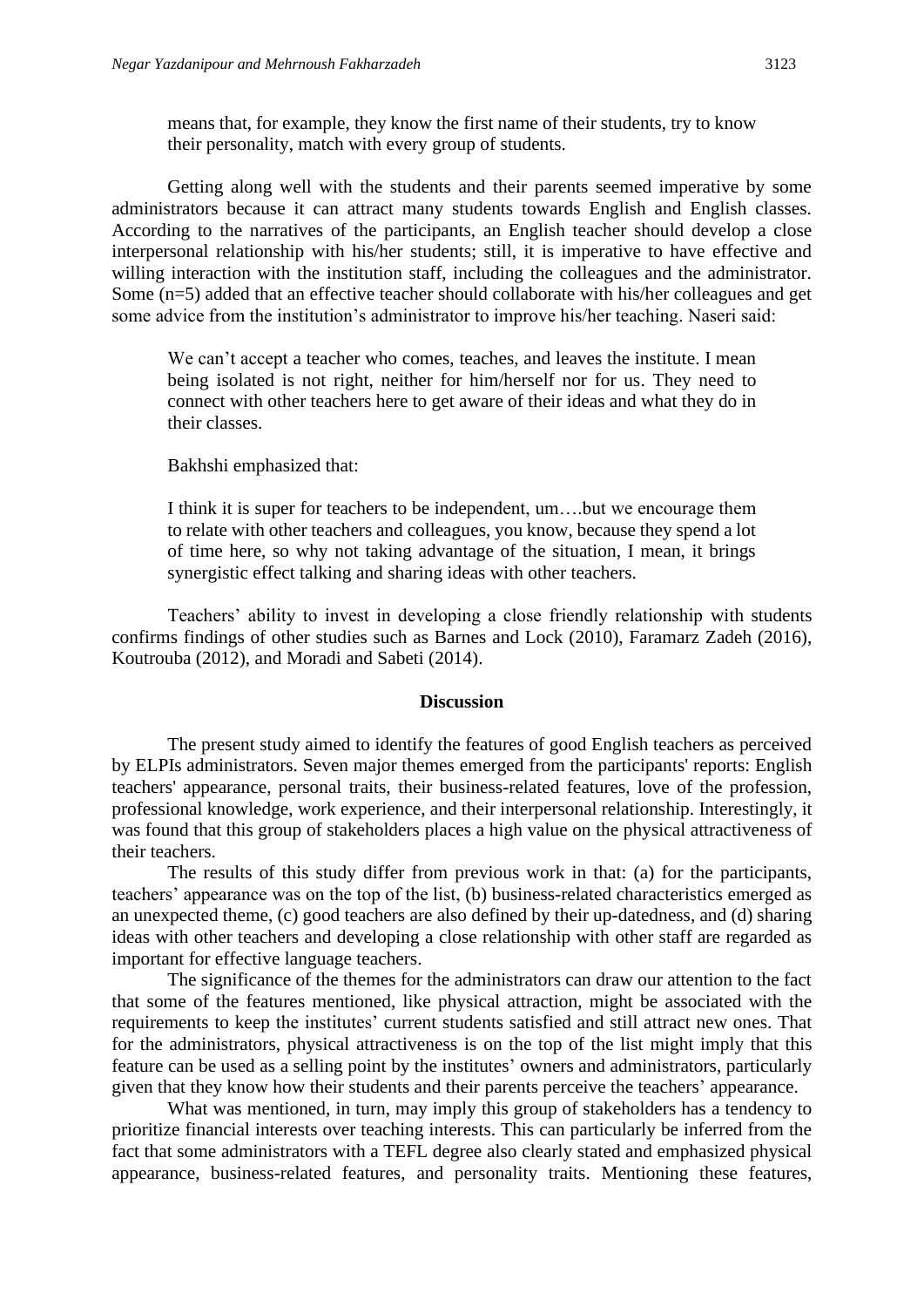particularly the business-related features, might suggest the administrators' tendency to prioritize their learners (i.e., the customers' contentment over meeting their language achievements). Apparently, according to Crichton (2010, p. 9), "when a student has purchased a course from an educational organization, the debt of satisfaction owed by the organization is then paid in part by the student's teacher." While the extraction of business-related feature might seem justifiable in the era of commercialized education, its appearance as the third in the list can signify the teaching situations in the private institutes in Iran. We may infer that English teachers are "pulled in opposing directions by the competing interests that shape the practices in which they are engaged" (Crichton, 2010, p. 9).

An important characteristic mentioned by the participants in this study was the necessity of being updated. Although this aspect is not much discussed in the literature, in studies done by Liu and Meng (2009), and Aflaki (2014) continuous professional development was reported necessary for language teachers in today's changing world

Moreover, by analyzing the administrators' views, some salient features stood out in the reports of the administrators who had an academic degree in TEFL. This group of participants was concerned about the mental processes involved in learning a second language and emphasized the reflection teachers should have after their teaching. These two factors can make differences in the quality of teaching, but they were acknowledged only by those who had expertise in TEFL. Despite the importance of these two factors, they were not reported in the literature. The only study which found reflection as essential for effective teaching was Kruse (1997), that mentioned teacher's use of his/her reflective abilities as one of the characteristics of an effective teacher.

Analyzing and reflecting more on the administrators' responses, the researchers speculated that all the features of effective teachers could be viewed as a network of construct that might finally assist the administrators in achieving their goal, the financial outcome. Moreover, as it was mentioned earlier, the administrators' views toward language teaching and learning, regarding teachers' appearance as a criterion for hiring, insisting on holding Englishonly classes or evaluating teachers by students' achievements all might have roots in viewing teachers as "teachers as marketers." This also can justify why TEFL graduates become vulnerable English teachers experiencing discriminatory recruitment practices. That professional knowledge appeared in the fifth rank in the list of effective English teachers, can strongly imply the requirements defined by the administrator, as the leaders of the Private institutes, which are themselves enforced by the pressure imposed by the commercialized education.

Furthermore, except for those who had expertise in TEFL, all of the administrators did not seem to regard teaching English as a profession. One of them said: "it is not important for me to employ just those who have TEFL degree since I can teach my teachers all university courses which should be passed in TEFL courses, condensing the four-year education in 20 sessions of TTC." On the other hand, when they were asked about their preference about employing a teacher who has the expertise or the one who is a native/fluent speaker of English, they asserted that the native/fluent speaker is their choice if he/she is also capable of class management and knows teaching methodology. Even though some of them had some unsuccessful experiences of working with native speakers, they did not relate this to the native speaker's lack of professionalism. Given that teachers' practice shapes and is shaped by a combination of factors, the results may reflect the dominant role of commercialization of education in general and that of ELT in particular. However, this study may justify the condition TEFL graduates have faced in the last two decades due to the financial concern of the private language institutes in Iran. The results can provide important contributions to the process of teacher education. They may also be used by the researchers interested in the area of professional development and teachers' agency.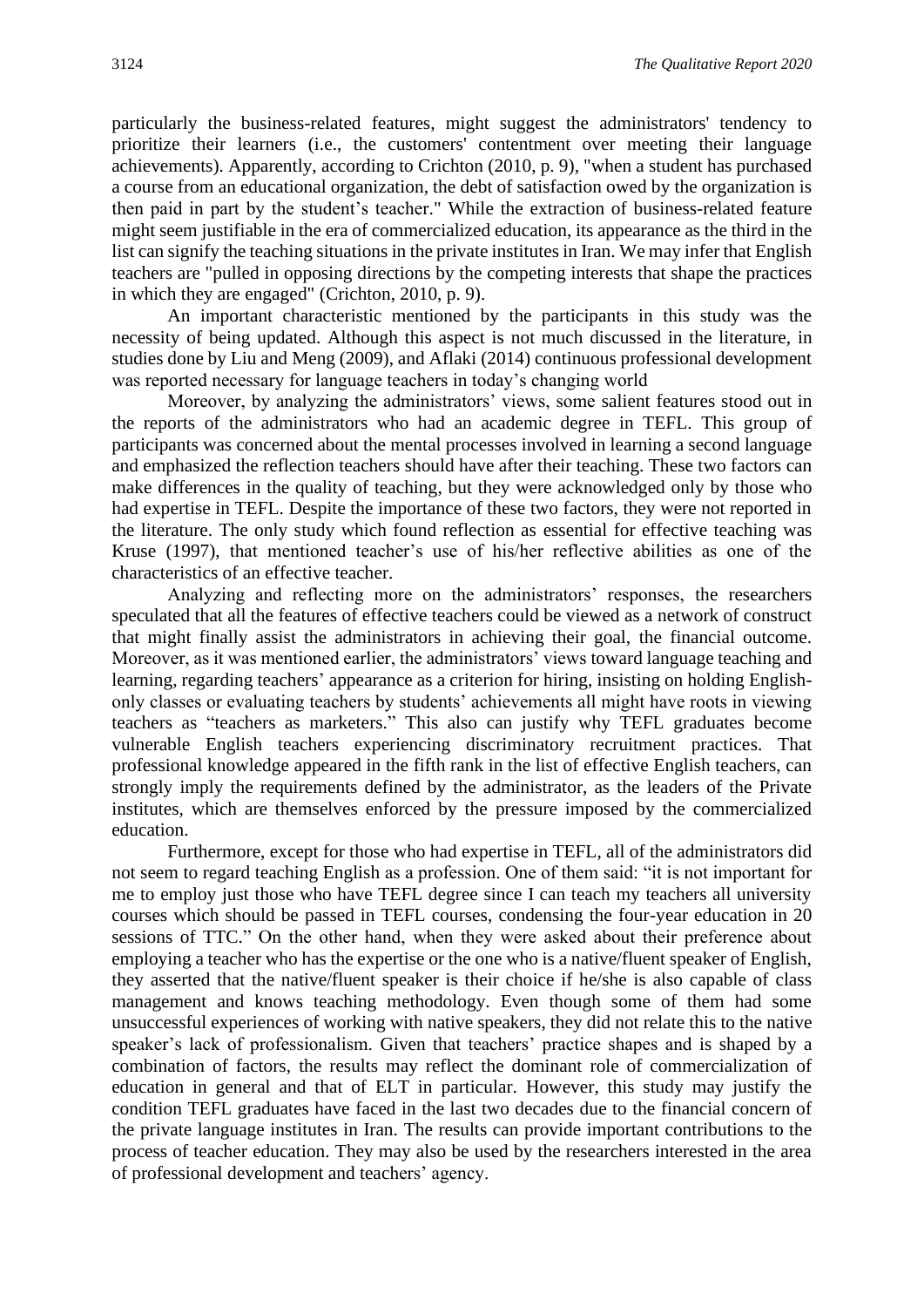#### **References**

- Aflaki, I. M. (2014). Professional development in English language teaching: A teachers' view. *British Journal of Education*, *2*(7), 32-49. Retrieved from [http://www.eajournals.org](http://www.eajournals.org/)
- Baleghizadeh, S., & Farshchi, S. (2009). An exploration of teachers' beliefs about the role of grammar in Iranian high schools and private language institutes. *Journal of English Language Teaching and Learning, 1*(212), 17-38
- Barnes, B. D., & Lock, G. (2010). The attributes of effective lecturers of English as a foreign language as perceived by students in a Korean university. *Australian Journal of Teacher Education, 35*(1), 139-152. http://dx.doi.org/10.14221/ajte.2010v35n1.2
- Borg, S. (2006). The distinctive characteristics of foreign language teachers. *Language Teaching Research, 10*(1), 3-31. [https://doi.org/10.1191/1362168806lr182oa](https://doi.org/10.1191%2F1362168806lr182oa)
- Braun, V., & Clarke, V. (2006) Using thematic analysis in psychology. *Qualitative Research in Psychology, 3*(2), 77-101. http://dx.doi.org/10.1191/1478088706qp063oa
- Brosh, H. (1996). Perceived characteristics of the effective language teacher. *Foreign Language Annals, 29*(2), 125-138. [https://doi.org/10.1111/j.1944-](https://doi.org/10.1111/j.1944-9720.1996.tb02322.x) [9720.1996.tb02322.x](https://doi.org/10.1111/j.1944-9720.1996.tb02322.x)
- Çakmak, M., & Akkutay, Ü. (2016). Effective Teaching in the Eye of Teacher Educators: A Case Study in a Higher Education. *The Qualitative Report*, *21*(12), 2349-2364. <https://nsuworks.nova.edu/tqr/vol21/iss12/11>
- Chen, J. (2012). Favorable and unfavorable characteristics of EFL teachers perceived by university students in Thailand. *International Journal of English Linguistics, 2*(1), 213– 219. Doi**:** [10.5539/ijel.v2n1p213](https://doi.org/10.5539/ijel.v2n1p213)
- Clark, J. (1995). *Suggestions for effective university teaching*. Retrieved from <http://ion.uwinnipeg.ca/~clark/acad/teach/effteach.html>
- Crichton, J. (2010). *The discourse of commercialization: A multi-perspectived analysis*. Palgrave Macmillan
- Darling-Hammond, L. (2006). *Powerful teacher education: Lessons from exemplary programs.* San Francisco, CA: John Wiley and Sons.
- Darling-Hammond, L., Amrein-Beardsley, A., Haertel, E., & Rothstein, J. (2012). Evaluating teacher evaluation. *Phi Delta Kappan*, *93*(6), 8-15.
- Delaney, J. G. (2009). How high school students perceive effective teachers. *The Morning Watch, 36*(3-4), 1-16.<http://www.mun.ca/educ/faculty/mwatch/win09.html>
- Dozza, L., & Cavrini, G. (2012). Perceptions of competence: how parents view teachers. *Social and Behavioral Sciences. 46*, 4050–4055.<https://doi.org/10.1016/j.sbspro.2012.06.195>
- Duckworth, A. L., Quinn, P. D., & Seligman, M. E. P. (2009). Positive predictors of teacher effectiveness. *The Journal of Positive Psychology, 4*(6), 540-547. [http://dx.doi.org/10.1080/17439760903157232](https://psycnet.apa.org/doi/10.1080/17439760903157232)
- Faramarz Zadeh, R. (2016). EFL learners' attitudes and perceptions about an effective English language teacher. *Journal of Applied Linguistics and Language Research, 3*(2), 148- 156.
- Farrell, P., Dyson, A., Polat, F., Hutcheson, G., & Gallannaugh, F. (2007). The relationship between inclusion and academic achievement in English mainstream schools. *School Effectiveness and School Improvement, 18*(3), 335–352. [https://doi.org/10.1080/09243450701442746.](https://doi.org/10.1080/09243450701442746)
- Fink, E., & Resnick, L. (2001). Developing principals as instructional leaders. *Phi Delta Kappan*, 82, 598-606.
- Hall, G. (2011). *Exploring English language teaching: Language in action*. London: Taylor & Francis
- Kaboodvand, M., R. (2013). *Perceptions of effective language teaching in Iran*. Thesis for the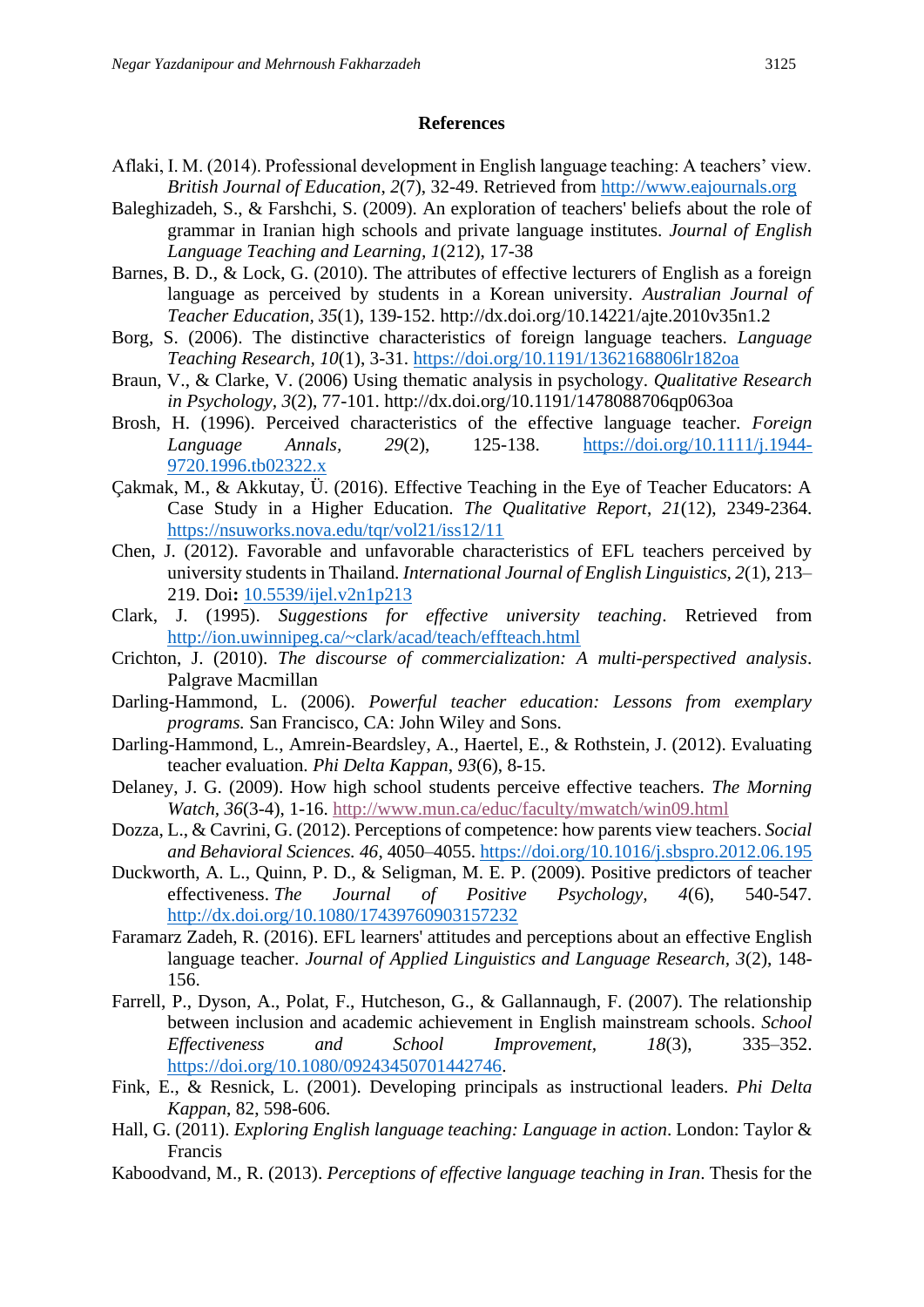degree of Doctor of Philosophy in Education (TESOL). University of Exeter.

- Kalebic, S. C. (2005). *Towards the development of standards in foreign language teacher preparation*. Paper presented at 30th ATEEA (Association for Teacher Education in Europe) Annual Conference Amsterdam, Netherlands.
- Khojastehmehr, R., & Takrimi, A. (2009). Characteristics of effective teachers: Perceptions of the English teachers. *Journal of Education & Psychology, 3*(2), 53-66.
- Kourieos, S., & Evripidou, D. (2013). Students' perceptions of effective EFL teachers in university settings in Cyprus. *Canadian Center of Science and Education, 6*(11), 1-16. Doi**:** [10.5539/elt.v6n11p1](https://doi.org/10.5539/elt.v6n11p1)
- Koutrouba, K. (2012). A profile of the effective teacher: Greek secondary education teachers' perceptions. *European Journal of Teacher Education, 35*(3), 359-374. <https://doi.org/10.1080/02619768.2011.654332>
- Kruse, S. D. (1997). Reflective activity in practice: Vignettes of teachers' deliberative work. *Journal of Research and Development in Education, 31*, 46-60. <https://eric.ed.gov/?id=EJ557652>
- Liu, S., & Meng, L. (2009). Perceptions of teachers, students and parents of the characteristics of good teachers: A cross-cultural comparison of China and the United States. *Educational Assessment, Evaluation, and Accountability, 21*, 313–328. [https://aquila.usm.edu/fac\\_pubs/1107/](https://aquila.usm.edu/fac_pubs/1107/)
- Lowman, J. (1997). Teaching concern. *Newsletter of the Teaching Resource Center for Faculty and Teaching Assistants, 21*, 22-27.
- Maftoon, P., Yazdani Moghaddam, M., Gholebostan, H., & Beh-Afarin, S. R. (2010*).*  Privatization of English education in Iran: A feasibility study. *The Electronic Journal for English as a Second Language,* 13(4). [http://www.tesl](http://www.tesl-ej.org/wordpress/issues/volume13/ej52/ej52a8/)[ej.org/wordpress/issues/volume13/ej52/ej52a8/](http://www.tesl-ej.org/wordpress/issues/volume13/ej52/ej52a8/)
- Minor, L. C., Onwuegbuzie, A. J., Witcher, A., & James, T. (2002). Pre-service teachers' educational beliefs and their perceptions of characteristics of effective teachers. *The Journal of Educational Research, 96*(2), 116-127. <http://www.jstor.org/stable/27542420>
- Mirhosseini, S. A., & Khodakarami, S. (2015). A glimpse of contrasting de jure-de facto ELT policies in Iran. In C. Kennedy (Ed.). *English language teaching in the Islamic Republic of Iran: Innovations, trends and challenges* (pp. 23-32). London: British Council.
- Mohammadian, F., & Norton, B. (2016). The role of English language institutes in Iran. *TESOL Quarterly, 51*(2), 428-438. Doi: 10.1002/tesq.338
- Moradi, K., & Sabeti, G. (2014). A comparison of EFL teachers and EFL students' understandings of highly effective teaching, *Social and Behavioral Sciences, 98*, 1204- 1213.<https://doi.org/10.1016/j.sbspro.2014.03.535>
- Park, G. P., & Lee, H. W. (2006). The characteristics of effective English teachers as perceived by high school teachers and students in Korea. *Asia Pacific Education Review, 7*(2), 236-248.<https://eric.ed.gov/?id=EJ752344>
- Parpala, A., & Lindblom-Ylanne, S. (2007). University teachers' conceptions of good teaching in the units of high-quality education. *Studies in Educational Evaluation, 33,* 355-370.
- Phipps, S., & Borg, S. (2009). Exploring tensions between teachers' grammar teaching beliefs and practices. *System, 37*(3), 380-390. <https://eric.ed.gov/?id=EJ849429>
- Porfilio, B. (2009). Commercialization of schools. In E. E. F. Provenzo & A. B. Provenzo (Eds.), *Encyclopedia of the social and cultural foundations of education* (pp. 145-147) Thousand Oaks, CA. Sage
- Qureshi, M. Z. (2013). The good teacher: A qualitative analysis of perceptions of Asian American parents. *Theses, Dissertations, and Other Capstone Projects*. Paper 91. Minnesota State University – Mankato.<https://eric.ed.gov/?id=ED564870>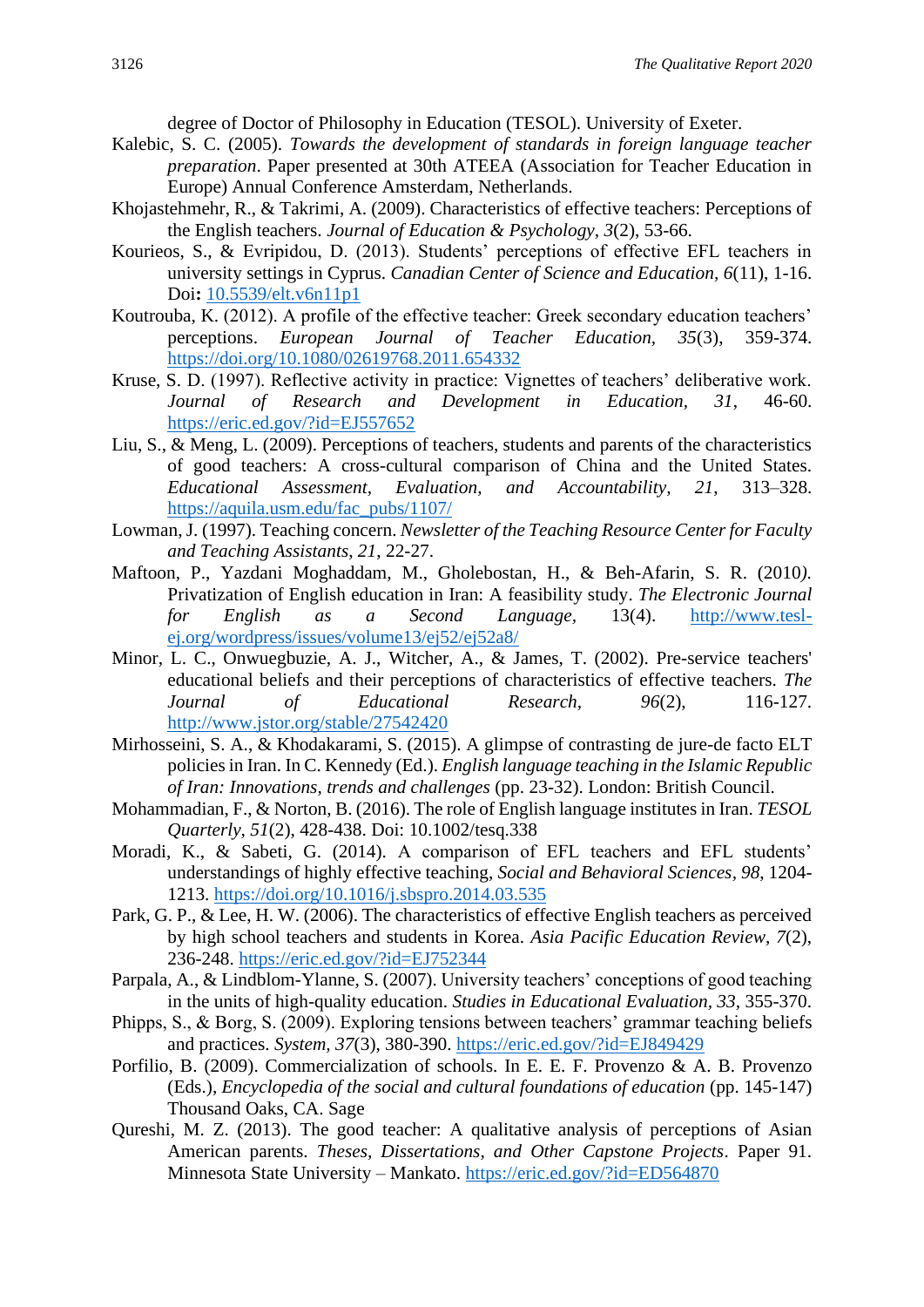- Rubin, H. J., & Rubin, I. (2005). *Qualitative interviewing: The art of hearing data*. Thousand Oaks, CA: Sage Publications.
- Sadeghi, K., & Richards, J. C. (2015). Teaching spoken English in Iran's private language schools: Issues and options. *English Teaching: Practice & Critique, 14*(2), 210- 234. Doi: [10.1108/ETPC-03-2015-0019](http://dx.doi.org/10.1108/ETPC-03-2015-0019)
- Shishavan, H. B., & Sadeghi, K. (2009). Characteristics of an effective English language teacher as perceived by Iranian teachers and learners of English. *English Language Teaching, 2*(4), 130-143.
- Silverman, D. (1993). *Interpreting qualitative data*. London: Sage Publications.
- Soodmand Afshar, H., & Doosti, M. (2014). Exploring the characteristics of effective Iranian EFL teachers from students' and teachers' perspectives. *Iranian Journal of Applied Language Studies, 6*(1), 205-230. doi: [10.22111/IJALS.2014.1997](http://dx.doi.org/10.22111/ijals.2014.1997)
- Sternberg, R. J., & Horvath, J. A. (1995). A prototype of expert teaching. *Educational Researcher, 24*, 9-17.
- Stronge, H. J. (2007). *Qualities of effective teachers* (2<sup>nd</sup>ed.). Alexandria: Association for Supervision and Curriculum Development.<https://eric.ed.gov/?id=ED509061>
- Teddlie, C., & Tashakkori, A. (2009). *Foundations of mixed methods research: Integrating quantitative and qualitative techniques*. Thousand Oaks, CA: Sage.
- Tompson, T., Benz, J., & Agiesta, J. (2013). *Parents' attitudes on the quality of education in the United States*. The Associated Press-NORC Center for Public Affairs Research.
- Whichadee, S., & Orawiwatnakul (2012). Characteristics of effective language teachers as perceived by low and high proficiency students. *European Journal of Social Sciences*, *3*, 425-438.
- Witcher, A. E., Onwuegbuzie, A. J., & Minor, L. C. (2001). Characteristics of effective teachers: Perceptions of pre-service teachers. *Research in the Schools, 8*, 45-57. <https://psycnet.apa.org/record/2002-10403-005>
- Zamani, R., & Ahangari, S. (2016). Characteristics of an effective English language teacher (EELT) as perceived by learners of English. *International Journal of Foreign Language Teaching & Research, 4*(14). [http://jfl.iaun.ac.ir/article\\_563432.html](http://jfl.iaun.ac.ir/article_563432.html)

#### **Author Note**

Negar Yazdanipour received her MA in TEFL at Sheikhbahaee University in 2018*.* Please direct correspondence to [yazdanpour.negar@yahoo.com.](mailto:yazdanpour.negar@yahoo.com)

Mehrnoosh Fakharzadeh is an Assistant Professor of Applied Linguistics at Sheikhbahaee University, Isfahan, Iran. She teaches BA and MA courses in TEFL and translation studies. Her areas of interest include reception studies, Information literacy, quantitative translation studies, AVT, and lexicology. She has published articles in national as well as international journals, such as *3L*, *IJAL*, *The Journal of Persian Language and Literature*, and *Language and Translation Studies*. She has also translated books into Persian, such as *Foundations of Mixed Methods Research.* Please direct correspondence to [mehrnooshana@gmail.com.](mailto:mehrnooshana@gmail.com)

Copyright 2020: Negar Yazdanipour, Mehrnoush Fakharzadeh, and Nova Southeastern University.